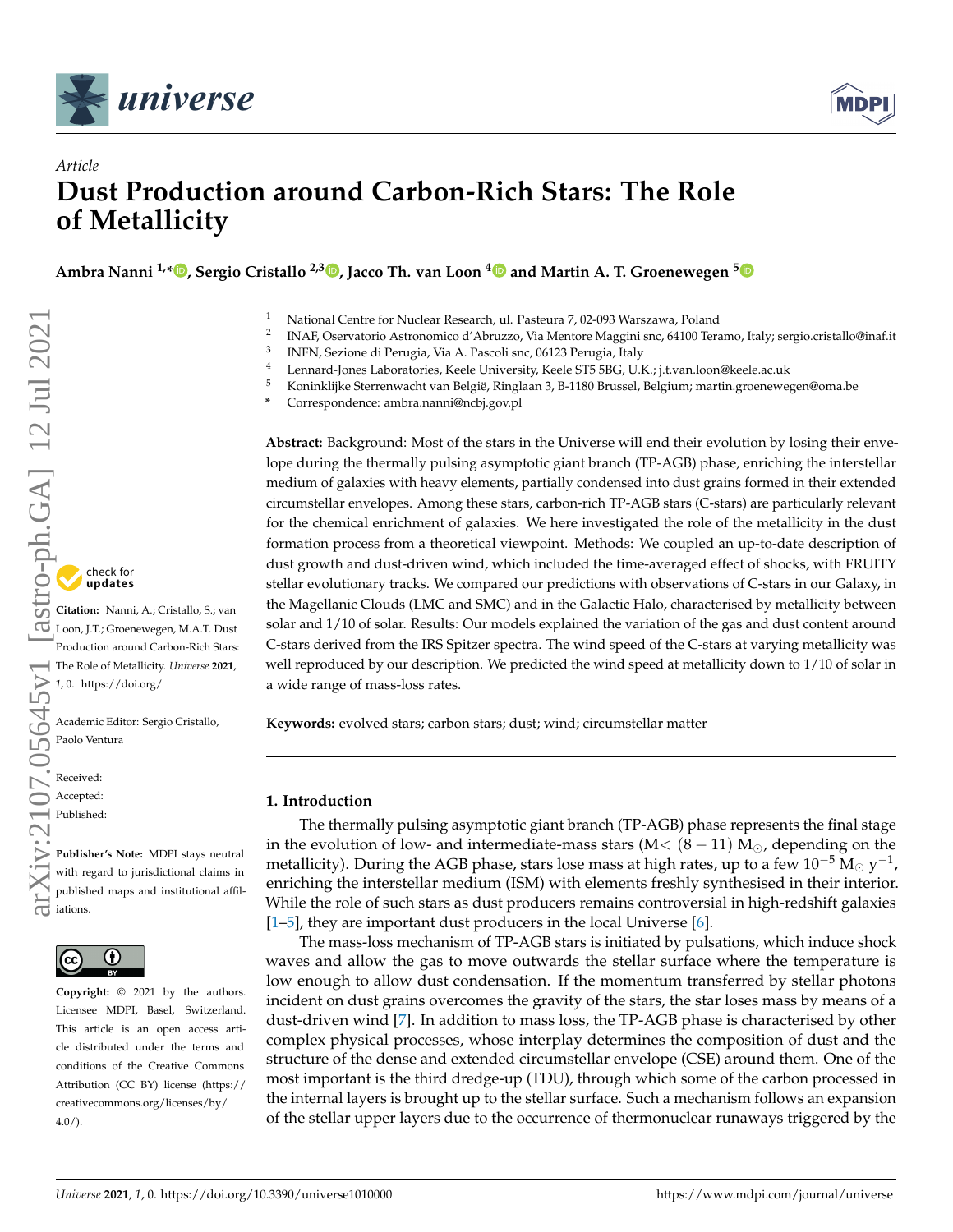sudden energy release from 3*α* processes (the so-called thermal pulses (TPs)). The efficiency of TDU changes as a function of the stellar mass and metallicity and is related to the capability of the convective envelope to penetrate inside the star and bring up carbon-rich material to the surface (see, e.g., [\[8,](#page-13-4)[9\]](#page-13-5)). The TDUs occurring after TPs dramatically modify the chemical and physical properties of the stellar atmosphere and CSEs, eventually leading to a change in their spectral type. As a matter of fact, stars are classified as O-rich if the number of oxygen atoms exceeds the number of carbon atoms (i.e.,  $C/O < 1$ ) or C-rich if  $C/O > 1$ . For stellar masses  $\gtrsim 4$  M<sub>o</sub>, the CNO cycle may be activated at the base of the convective envelope. Such a process is called "hot bottom burning" (HBB) through which carbon nuclei are converted into nitrogen ones [\[10](#page-13-6)[,11\]](#page-13-7). The effect of the HBB is therefore to decrease the number of carbon nuclei favouring the formation of oxygen-rich TP-AGB stars.

Dust grains around O-rich TP-AGB stars are mainly composed of silicates and other oxides (e.g., alumina oxide,  $\text{Al}_2\text{O}_3$ ), while amorphous carbon (amC), silicon carbide (SiC) and, possibly, magnesium sulphide (MgS) form around C-rich stars. Iron dust may also be condensed, but its presence is not straightforwardly identifiable because such a species does not produce specific features [\[12\]](#page-13-8). The production of dust in O-rich TP-AGB stars and of SiC and MgS around C-stars is proportional to the metallicity. On the contrary, the production of amC depends on the efficiency of the TDU mechanism. As a consequence, low-metallicity C-stars may be relevant dust factories in the early Universe [\[13,](#page-13-9)[14\]](#page-13-10), since the production of amC dust is not explicitly linked to their initial metallicity. In the Solar System, silicon carbide (SiC) is found in meteoric presolar grains and provides important constraints to the formation of the Sun, which is believed to have originated from the ashes of dying C-stars with initial mass  $M_{\text{ini}} \approx 2 \text{ M}_{\odot}$  [\[15\]](#page-13-11). SiC presolar grains are rarer than clusters of metal carbides (TiC and Zr-Mo carbide) [\[16\]](#page-13-12), which might have acted as seed nuclei for the formation of amC dust. An alternative (or complementary) path for the formation of amC grains involves the growth of aromatic rings and the formation of polycyclic aromatic hydrocarbons (PAHs) [\[17](#page-13-13)[,18\]](#page-13-14). The accretion of amC grains can then further proceed through the addition of carbon atoms via surface reactions with acetylene molecules in the gas phase.

The production of amC dust is responsible for the outflow acceleration and mass loss in C-stars, which has been extensively investigated in recent years from the observational and theoretical point of view (e.g., [\[19](#page-13-15)[–23\]](#page-13-16)). The wind speed measured around C-stars can provide an important indication in relation to a possible metallicity dependence of the dust condensation process, the outflow velocity being linked to the amount of dust produced, as well as to the stellar parameters. To date, in contrast to the ample measurements that have been made in the Galaxy [\[24](#page-14-0)[–27\]](#page-14-1), such information has only been obtained for a handful of Cstars of low metallicity—three in the Halo and the Sgr dSph [\[28](#page-14-2)[,29\]](#page-14-3), three in the thick disc [\[29\]](#page-14-3) and four in the LMC [\[30\]](#page-14-4). While they appear to confirm lower expansion velocities at lower metallicity, the observations are yet too sparse and biased to provide a comprehensive picture. From a theoretical viewpoint, hydrodynamical calculations have highlighted that similar mass-loss rates and expansion velocities are obtained at varying metallicity as long as the other stellar parameters are comparable. Indeed, amC dust, which is metallicity independent, is the driver of the wind (e.g., [\[22](#page-13-17)[,31\]](#page-14-5)).

Direct evidence of dust production around C-stars has been probed down to 1/50 of solar in local dwarf galaxies, a metallicity that can be representative of high-redshift galaxies [\[32–](#page-14-6)[35\]](#page-14-7). In the Magellanic Clouds (MCs), the population of evolved stars has been probed by different observing programs that have allowed a photometric coverage of evolved stars from the ultraviolet to midinfrared (e.g.,  $[36,37]$  $[36,37]$ ), as well as for the measurements of spectra in the optical and midinfrared for a sample of evolved stars  $(e.g., [38-40])$  $(e.g., [38-40])$  $(e.g., [38-40])$ .

The increasing quality and spectral coverage of observations has allowed different authors to constrain the gas, as well as the dust production and composition around TP-AGB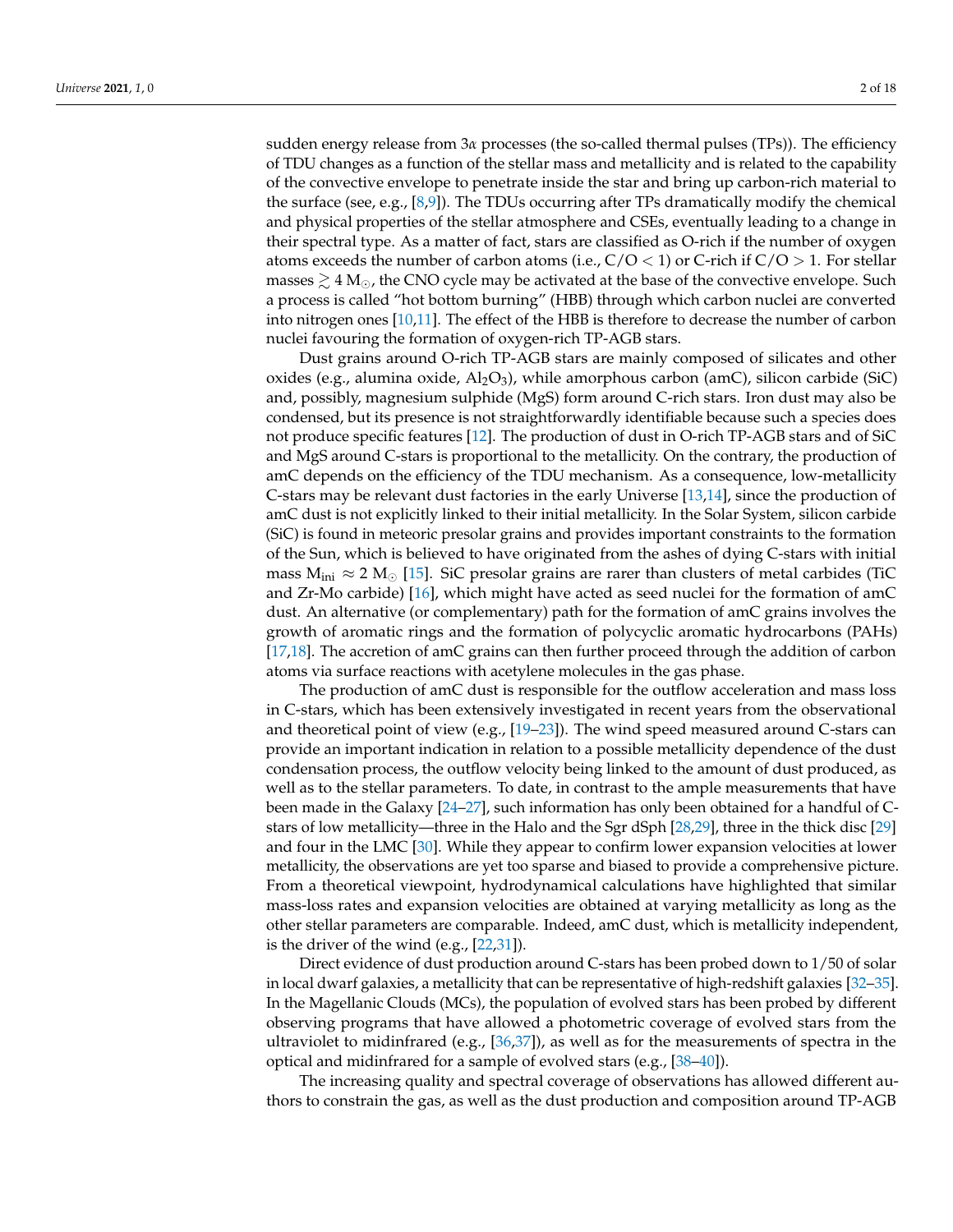stars by employing different theoretical and interpretative tools, especially in our Galaxy and in the close-by MCs (e.g., [\[12](#page-13-8)[,37](#page-14-9)[,41](#page-14-12)[–62\]](#page-15-0)). Different studies have evaluated the dust production rate for the entire population of evolved stars in the MCs, showing that the population of C-stars provides the most relevant contribution to the present-day dust enrichment of these galaxies [\[37](#page-14-9)[,63–](#page-15-1)[67\]](#page-16-0), contrary to what has been found at solar and supersolar metallicity (e.g., [\[68\]](#page-16-1)). The analysis of nearinfrared colours first provided important clues to understand the dependence of dust condensation on the metallicity [\[69\]](#page-16-2). More recently, studies of the midinfrared Spitzer IRS spectra of C-stars in our Galaxy and in the MCs have allowed for a more complete characterisation of the gas and dust content, which has been investigated in a series of papers [\[47,](#page-15-2)[48,](#page-15-3)[51,](#page-15-4)[70](#page-16-3)[–75\]](#page-16-4). Specifically, by analysing the midinfrared spectral features, it has been possible to constrain the variation of the acetylene  $(C_2H_2)$  content in the gas phase, a molecule that constitutes the building blocks of amC dust grains, of SiC and MgS production as a function of the mass-loss rate and metallicity. Despite the availability of observational data, the process of dust formation in the CSEs of C-stars remains controversial and difficult to assess given the interplay among stellar evolution, dust formation and mass loss, as well as our limited knowledge on the details of the microphysics of dust grains.

In this paper, we studied the role of metallicity (and metallicity-related stellar properties) in the dust condensation process, and we derived some theoretical quantities that can be constrained by available and future observations, such as the  $C_2H_2$  content, the SiC fraction and the expansion velocity of the outflow.

#### **2. Method**

<span id="page-2-1"></span>We followed the growth of dust grains and dust-driven wind by starting from the input stellar quantities, i.e., current stellar mass (M<sub>∗</sub>), Luminosity (L<sub>\*</sub>), effective temperature (T<sub>eff</sub>), mass-loss rate (*M*) and elemental abundance in the photosphere, and by introducing seed particles, since we did not follow the nucleation process in our calculations, which is uncertain and poorly understood (e.g., [\[76\]](#page-16-5)). In this work, we adopted the stellar evolutionary tracks computed with the FUNS code [\[9](#page-13-5)[,77\]](#page-16-6), freely available on the web pages of the FRUITY database $^1$  $^1$  [\[8](#page-13-4)[,77–](#page-16-6)[79\]](#page-16-7). The calculation of dust growth with dust-driven wind requires solving a system of ordinary differential equations (e.g.,  $[13,14,80,81]$  $[13,14,80,81]$  $[13,14,80,81]$  $[13,14,80,81]$ ). The description used here built upon the one adopted in [\[13,](#page-13-9)[14\]](#page-13-10) and was improved to describe the inner part of the CSE, before the onset of a dust-driven wind, where SiC is formed following [\[17\]](#page-13-13). In particular, the model successfully reproduced the grain size distribution of SiC presolar grains found in meteorites [\[15\]](#page-13-11). Below, we outline the theoretical description adopted in this work.

#### <span id="page-2-2"></span><span id="page-2-0"></span>*2.1. Stellar Evolutionary Tracks*

We considered the evolution of stars with the initial mass<sup>[2](#page-13-19)</sup> and metallicity typical of C-stars populating the Milky Way ( $Z \simeq Z_{\odot} \simeq 0.014$ ), the LMC ( $Z \simeq 0.008$ ), SMC ( $Z \simeq 0.003$ ) and Galactic Halo ( $Z \simeq 0.001$ ). Note that for stars with initial masses between 2 and 3  $M_{\odot}$ , the mass at the beginning of the TP-AGB phase almost coincides with the initial mass. The selected metallicity for SMC C-stars was slightly lower than the one usually adopted in the literature ( $Z \simeq 0.004$ ), but represented the most suitable value among the grid of models available in FUNS. On the other hand, we expected very similar results for the two metallicities. For this study, we selected 1.5, 2 and 3  $M_{\odot}$ , for  $Z \geq 0.003$ , which provide the bulk of C enrichment in our Galaxy and are representative of the population of C-stars in the MCs (e.g., [\[66](#page-16-10)[,82](#page-16-11)[–84\]](#page-16-12)), while we considered 1.3 and 1.5 M<sub>o</sub> at  $Z \simeq 0.001$ , for the C-stars in the Galactic Halo, which are expected to be older than those in the MCs and our Galaxy. We additionally considered 2 and 3  $M_{\odot}$  at Z = 0.001, which can be representative of dusty C-stars in low-Z star-forming dwarf galaxies [\[32,](#page-14-6)[33\]](#page-14-13). In models with  $M > 1.5$  M<sub>O</sub>, the TDU is more efficient than at lower masses. On the other hand, the temperatures is not high enough to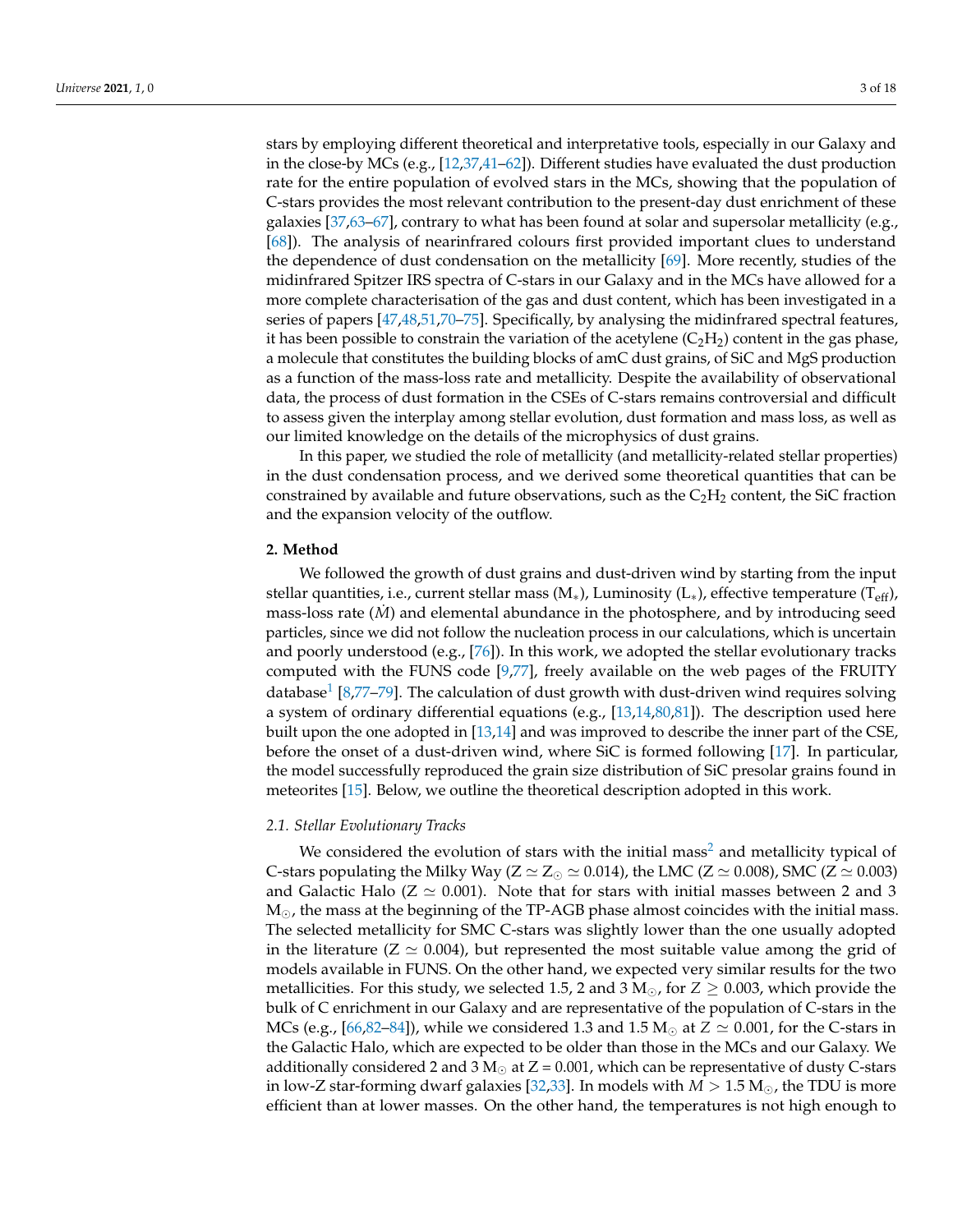activate H burning at the base of the convective envelope (the so-called hot bottom burning; see e.g., [\[10](#page-13-6)[,11\]](#page-13-7)), as in more massive stars  $(M/M_{\odot} \geq 4)$ .

We refer to [\[8,](#page-13-4)[77\]](#page-16-6) for a detailed description of the FRUITY models. As a rule of thumb, we found that the dredge-up becomes more efficient for decreasing metallicities. This is a direct consequence of the stronger TPs that occur at low Z and of the following expansion of the layer above to work off the energy surplus released by thermonuclear runaways. This causes a quick drop of the H-burning shell temperature, which is no longer able to provide the required entropy barrier to prevent the envelope penetration. Moreover, at low metallicities, the paucity of CNO isotopes in the envelope implies a larger temperature to efficiently trigger H burning in the shell (thus, a deeper mass coordinate and, as a consequence, a larger TDU efficiency).  $M = 3 M_{\odot}$  with  $Z = 0.003$ , however, represents an exception to the aforedescribed rules. This is due to the fact that at metallicities  $Z \sim (0.002 \div 0.005)$ , models with mass M  $\sim$  3 M<sub>☉</sub> experience a transition phase, showing physical properties typical of intermediatemass stars (see Figure 3 of [\[85\]](#page-16-13)). Those stars have a definitely larger H-exhausted core, this fact implying a larger compression of the H-exhausted layers. As a consequence, ignition conditions for the 3*α* process are attained earlier, making the period between two TPs shorter. Consequently, the TDU efficiency of this model decreases with respect to similar stellar masses with higher metallicity. Another consequence of a larger core mass is the increased surface luminosities L∗. The surface temperature increases as well, but this is mainly related to the larger stellar compactness (necessary to compensate the paucity of CNO isotopes, which act as catalysts during the H burning). As a matter of fact, at low Z, AGB stars show larger surface temperatures with respect to the corresponding metal-rich equivalents.

The mass-loss rate of FRUITY models depends on both the surface temperature and luminosity. The mass loss is calibrated on the observed *M*-Period relation in Galactic giants (see [\[9\]](#page-13-5) for details). The Period is derived from the  $M_K$ -Period relation proposed by [\[86\]](#page-16-14). To date, no metallicity dependence has explicitly been included, even if different initial compositions or element ratios (e.g.,  $C/O$ ) were indirectly taken into account from the variations in the surface temperature and luminosity (via the calculation of appropriate opacities; see [\[87\]](#page-16-15)).

#### *2.2. Seed Nuclei*

Grain formation in the CSE of TP-AGB stars is a two-step process. First, small solid particles (seed nuclei) are formed. Later on, grains accrete through the addition of molecules from the gas phase. Modelling the complex phase of nucleation is beyond the scope of the paper, and the number of seed nuclei was chosen a priori in our model. Such a parameter mainly determines the grain size, once the input stellar parameters are given. Since the seed particle abundance depends on the details of the nucleation process and on their composition, different seed particle abundances can be assumed for different grain species. In this work, the seed particle abundance of SiC grain was selected in order to reproduce the size distribution of SiC presolar grains, as discussed in Cristallo et al. [\[15\]](#page-13-11). On the other hand, the seed particle abundance of amC grains has been constrained in a series of works in order to reproduce the infrared and optical photometry of C-stars in the MCs [\[55](#page-15-5)[,56](#page-15-6)[,88,](#page-17-0)[89\]](#page-17-1). In such a framework, the number of seed nuclei for amC was selected to be proportional to the carbon excess, under the assumption that seed particles are mainly composed of carbon, which is not directly linked to the initial metallicity of the star. In this paper, we explored the possibility that amC grains accrete on seed nuclei whose abundance is proportional to the metallicity, as, for example, TiC [\[48\]](#page-15-3). This implies that the number of seed nuclei scales with the metallicity rather than with the carbon excess. The choice of the seed particle abundances is summarised in Table [1.](#page-3-0)

<span id="page-3-0"></span>

| <b>Dust Species</b> | <b>Reaction</b>                      | $\alpha_i$ | $\epsilon_{\rm s.i}$                                                                  | <b>Optical Constants</b> |
|---------------------|--------------------------------------|------------|---------------------------------------------------------------------------------------|--------------------------|
| AmC                 | $C_2H_2 \rightarrow 2C(s)+H_2$       | 0.2        | (a) $\propto \epsilon_{\rm s} \times$ (C-O), $\epsilon_{\rm s} = 10^{-11}$            | [90]                     |
|                     |                                      |            | (b) $\propto \epsilon_{\rm s} \times Z$ , $\epsilon_{\rm s} = 10^{-11}$<br>$10^{-15}$ |                          |
| <b>SiC</b>          | $2Si+C_2H_2 \rightarrow 2SiC(s)+H_2$ | $1.0\,$    |                                                                                       | [91]                     |

**Table 1.** Reactions and input parameters selected for the calculation of dust condensation.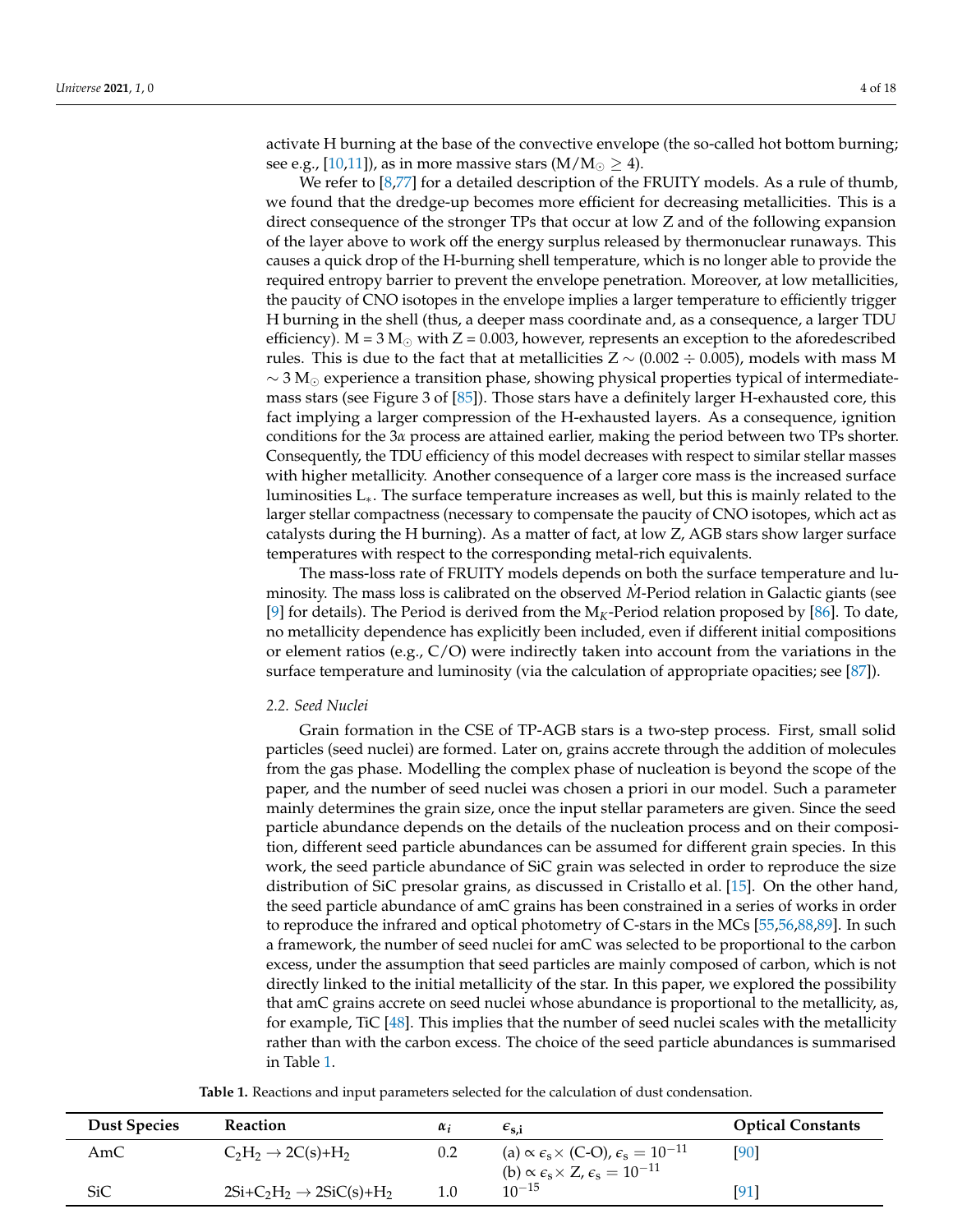## *2.3. Grain Accretion in the CSE*

We followed the process of dust growth by computing the collision rate of the gas species on the grain surface. In this work, we treated the formation of amC and SiC dust grains in CSEs of C-stars as separate species. We neglected the formation of iron, which, if present, is usually produced in very small amounts [\[56\]](#page-15-6), and of MgS, whose formation still challenges theoretical models [\[92\]](#page-17-4). A summary of the parameters and assumptions adopted in this work is provided in Table [1.](#page-3-0) For each dust species, *i*, the variation of the grain size in time was computed by evaluating the growth and destruction rates  $(J_i^{\text{gr}})$  $i$ <sup>gr</sup> and  $J_i^{\text{dec}}$ ):

<span id="page-4-0"></span>
$$
\frac{da_i}{dt} = V_{0,i}(J_i^{\text{gr}} - J_i^{\text{dec}}),\tag{1}
$$

where  $V_{0,i}$  is the volume of the monomer of dust and  $J_i^{\text{gr}}$  $i$ <sup>er</sup> and  $J_i$ <sup>dec</sup> are the growth and destruction rates, respectively. In this paper, we followed the grain accretion for amC and SiC, and therefore, two ordinary differential equations needed to be integrated. The description adopted yielded a single value of the grain size for each dust species and for each set of input stellar quantity, which changed along the TP-AGB evolution.

The growth rate,  $J_i^{\text{gr}}$  $i<sup>i</sup>$ , is determined by the slowest step of the dust growth reaction provided by the minimum among the collision rates of the gas species, *j*, called "rate-determining species", on the grain surface of the dust species, *i*:

$$
J_i^{\text{gr}} = s_i \alpha_i \min \left\{ \frac{1}{s_j} n_j v_{th,j} \right\},\tag{2}
$$

where  $s_j$  is the stoichiometric coefficient of the species  $j$  in the grain formation reaction and  $s_i$  is the one of the dust species. Note that in order to form *s<sup>i</sup>* monomers of dust, *s<sup>j</sup>* molecules/atoms will be needed. The coefficient  $\alpha_i$  is the sticking coefficient, which provides the probability for a molecule to stick on the grain surface; *n<sup>j</sup>* is the number density of molecules in the gas phase;  $v_{th,j}$  is the thermal velocity of the gas particles. The quantity  $n_j$  depends on the abundance of the species *j* in the gas phase, as well as on the density, while *vth*,*<sup>j</sup>* is proportional to the square root of the gas temperature (see [\[13\]](#page-13-9) for details).

The destruction rate,  $J_i^{\text{dec}}$ , depends on the efficiency of the erosion operated by  $H_2$ molecules in the gas phase that collide with the grain surface. The destruction rate was computed from the law of mass action for gas-phase reactions, since, at equilibrium, the rate of the forward reaction of grain formation equals the rate of the backward reactions. The gas species providing the destruction rate is the rate-determining species (rds).

$$
J_i^{\text{dec}} = s_i \alpha_i \frac{1}{s_j} n_{eq, rds} v_{th, rds},
$$
\n(3)

where  $n_{eq, rds}$  is the number density of the rate-determining species at equilibrium [\[13\]](#page-13-9) where the abundances of all the other gas species are given.

Despite the formation path of amC grains not yet being fully understood, we here refer to [\[17\]](#page-13-13), according to whom amC grains can accrete below a gas temperature of 1100 K where the formation of PAHs becomes efficient. Therefore, to compute amC accretion, a fully efficient dust growth without any destruction process is considered below such a threshold [\[80\]](#page-16-8). We also checked the stability of amC grain formation against sublimation. The formation of SiC grains was calculated according to Equation [\(1\)](#page-4-0). In case chemisputtering is fully efficient, such a destruction process is more effective than dust sublimation operated by the heating from stellar photons, since SiC dust is a highly refractory compound. We note, however, that the efficiency of chemisputtering may be reduced significantly under certain conditions (e.g., as for silicate dust around oxygen-rich stars) [\[13\]](#page-13-9). The initial size of grains was selected to be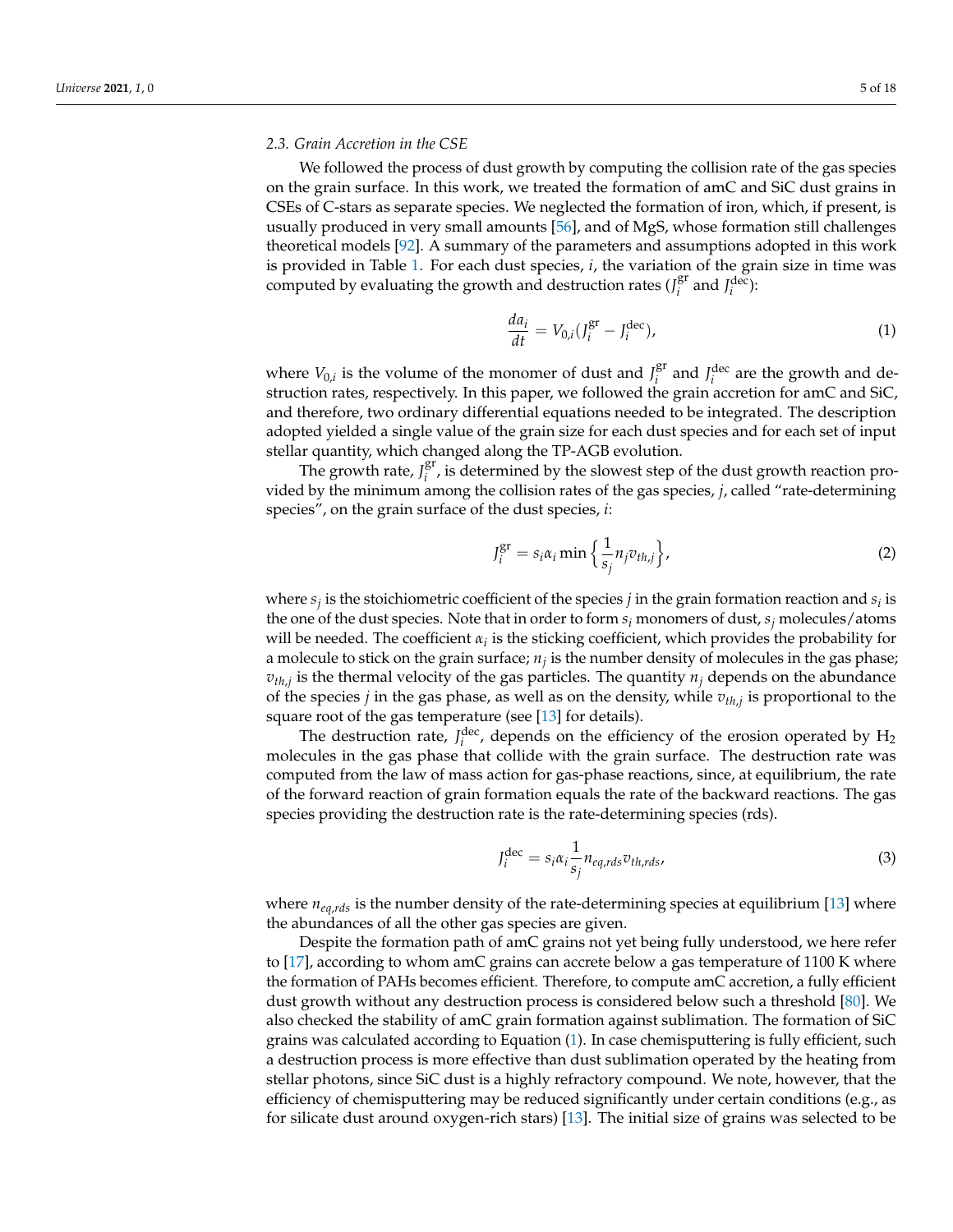$a_0 = 1$  nm. In the specific case of the CSE of C-stars and in the framework of the description adopted here, SiC dust grains are formed before amC dust.

#### *2.4. Dust-Driven Wind*

If enough momentum is transferred to the dust grains from stellar photons, the outflow is accelerated via a dust-driven wind. In C-stars, the dust species driving the outflow acceleration is amC dust. On the one hand, the opacity of SiC and MgS around the peak of the stellar radiation ( $\sim$ 1 μm) is negligible with respect to the one of amC dust. On the other hand, the amount of SiC formed is not sufficient to drive a wind through scattering even though large grains formed (as for solar metallicity), while MgS is always formed too far from the stellar surface to drive the acceleration [\[92\]](#page-17-4). Assuming spherical symmetric outflow, no drift velocity between gas and dust and neglecting the contribution of the gas pressure, we have that the stationary acceleration for the dust-driven wind is given by:

<span id="page-5-3"></span>
$$
v\frac{dv}{dt} = -\frac{GM_*}{r^2}\Big(1-\Gamma\Big). \tag{4}
$$

The quantity  $\Gamma$  is the ratio between the radiation pressure and the gravitational pull of the star:

$$
\Gamma = \frac{L_*}{4\pi cGM_*} \kappa,\tag{5}
$$

where *κ* is the opacity of the medium in cm<sup>2</sup>/g [\[13\]](#page-13-9). The outflow is accelerated via a dustdriven wind if  $\Gamma > 1$ . The initial expansion velocity,  $v_i = 4$  km s<sup>-1</sup>, corresponds to the lowest value observed for C-stars in the Galaxy [\[25–](#page-14-14)[27\]](#page-14-1) and is consistent with the assumption for the piston velocity in hydrodynamic simulations (e.g., [\[22\]](#page-13-17)). The velocity was kept constant in the case the outflow was not accelerated, and our description yielded the lowest observed expansion velocity. In such a case, we assumed that some other mechanism, such as pulsation, was responsible for the outflow acceleration.

#### *2.5. Structure of the Envelope*

In order to calculate the growth rate of each dust species, we needed to compute the gas density and temperature profile.

#### <span id="page-5-0"></span>2.5.1. Temperature Profile

The temperature profile was computed by following [\[93\]](#page-17-5) from the condensation zone of the first dust species formed in the CSE (SiC dust) as adopted in several works in the literature [\[13](#page-13-9)[,80](#page-16-8)[,81\]](#page-16-9). The gas temperature profile is given by:

<span id="page-5-1"></span>
$$
T_{\text{outer}}(r)^4 = T_{\text{eff}}^4 \left[ W(r) + \frac{3}{4} \tau_{\text{L}} \right],\tag{6}
$$

where  $W(r)$  is a term that takes into account the dilution of the radiation with the distance from the star,  $W(r) = \frac{1}{2}$  $\sqrt{ }$  $1 - \sqrt{1 - \left(\frac{R_*}{r}\right)^2}$ , where *R*<sup>∗</sup> is the stellar radius, and *τ*<sup>L</sup> is obtained by integrating the equation:

$$
\frac{d\tau_{\rm L}}{dr} = -\rho \kappa \left(\frac{R_*}{r}\right)^2. \tag{7}
$$

For the inner part of the CSE, from the photosphere to the formation of SiC, the temperature profile is described as:

<span id="page-5-2"></span>
$$
T_{\text{inner}}(r) = T_{\text{eff}} \left(\frac{r}{R_*}\right)^{-\alpha_{\text{T}}},\tag{8}
$$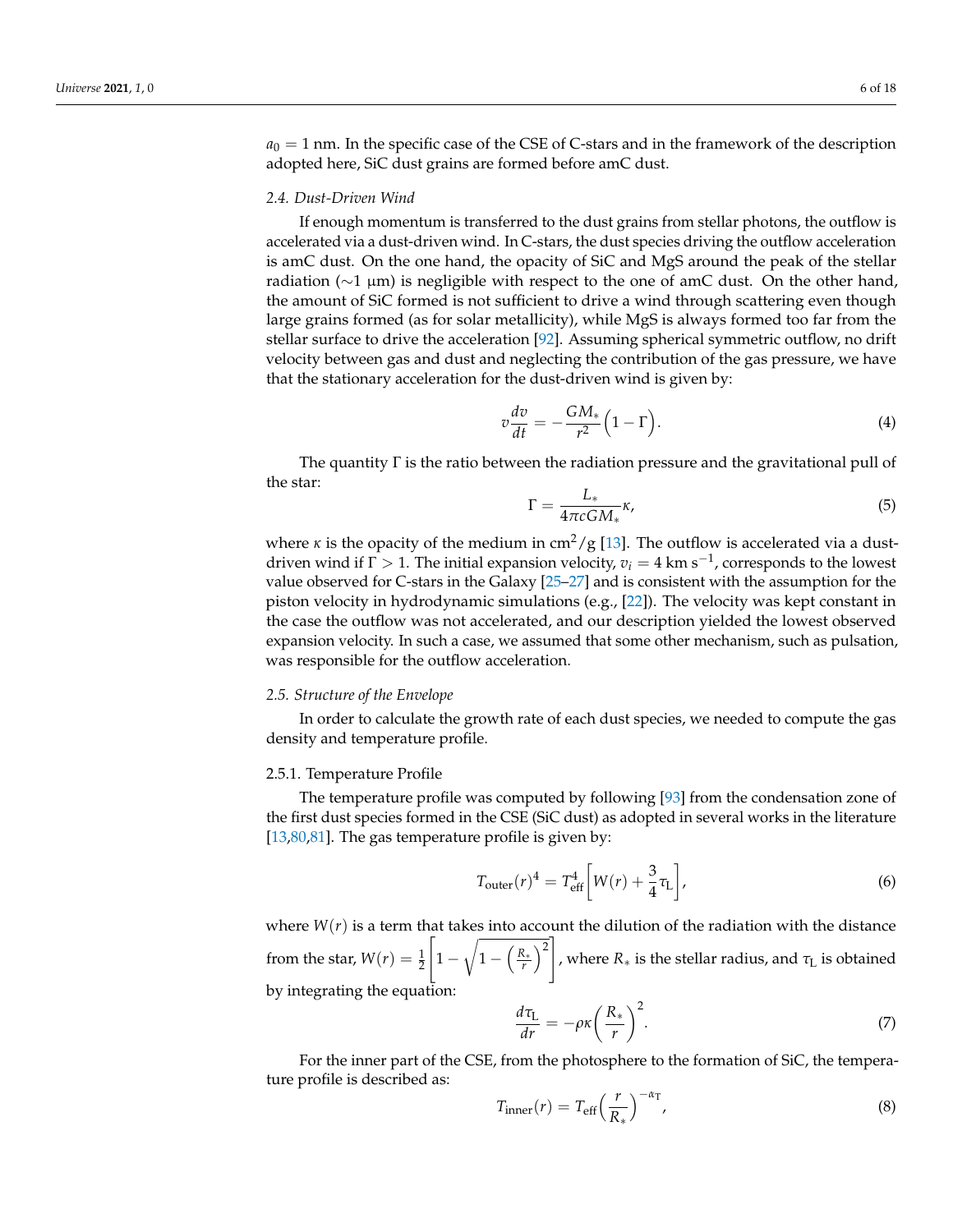where  $R_*$  is the stellar radius and  $\alpha_T$  a parameter calculated by linking the outer and the inner temperature profiles at the SiC condensation zone,  $R_{\text{cond}}$ , viz.  $T_{\text{inner}}(R_{\text{cond}}) = T_{\text{outer}}(R_{\text{cond}})$ .

#### 2.5.2. Density Profile

The density profile is described by the time-averaged description for the shock-extended zone [\[17\]](#page-13-13):

$$
\rho_{\text{inner}}(r) = \rho_0 \times \exp \int_{R*}^r -\frac{(1 - \gamma_{\text{shock}}^2)}{H_0(r')} dr', \tag{9}
$$

where  $\rho_0$  is the density at the photosphere and  $\gamma_{\text{shock}}$  is the shock strength. The quantity  $H_0(r)$ is the static scale height, as described in [\[17\]](#page-13-13):

$$
H_0(r) = \frac{kT(r)r^2}{\mu m_\text{H}GM_*},\tag{10}
$$

where *k* is the Boltzmann constant, *T*(*r*) the temperature profile described in Section [2.5.1,](#page-5-0)  $\mu$  the mean molecular weight,  $m_H$  the mass of hydrogen atom and *G* the gravity constant. The quantity  $H_0(r)$  was numerically integrated to derive the density at each radius once the temperature profile,  $T(r)$ , is provided by Equations [\(6\)](#page-5-1) and [\(8\)](#page-5-2).

If the outflow is accelerated via a dust-driven wind at a distance  $R_{\text{acc}}$  following the formation of amC dust, the density profile is described by a stationary wind profile from the acceleration zone outwards:

$$
\rho_{\text{outer}}(r) = \frac{\dot{M}}{4\pi r^2 v(r)},\tag{11}
$$

where  $v(r)$  is obtained by integrating Equation  $(4)$ .

The parameter *γ*shock was initially set to a value of 0.9 and was kept constant in the case the outflow was not accelerated via a dust-driven wind by employing this initial value. If the outflow was accelerated,  $\gamma_{\text{shock}}$  was recomputed in order to match the inner and the outer density profiles by satisfying the condition  $\rho_{inner}(R_{acc}) = \rho_{outer}(R_{acc})$ . The procedure was reiterated until convergence was achieved. In some cases, the value of γ<sub>shock</sub> was modified during the iterative procedure even if the final value attained did not produce a dust-driven wind (i.e., if the outflow was initially accelerated with a value  $\gamma_{\text{shock}} = 0.9$ , but did not accelerate with the iterated value of  $\gamma_{\text{shock}}$ ).

Given that the formation of SiC occurs before the one of amC dust, where this latter species is responsible for the outflow acceleration, modelling the inner part of the envelope by taking into account the effect of shocks is particularly relevant to model the formation of SiC grains, including presolar grains. In this regard, the aforementioned prescriptions were adopted in Cristallo et al. [\[15\]](#page-13-11) in order to reproduce the size distribution of presolar SiC grains.

## **3. Results and Discussion**

#### *3.1. Comparison between Model Predictions and Observations*

We considered diagnostic plots in order to investigate the effect of metallicity on dust formation. We based our analysis on the comparison between our theoretical trends with the latest analysis of the IRS Spitzer spectra of C-stars of our Galaxy and of the MCs [\[51\]](#page-15-4). From an observational point of view, two main diagnostics were employed to analyse midinfrared spectra and investigate the condensation process around C-stars as a function of the stellar parameters: (a) the equivalent width of the absorption feature of acetylene at 7.5 µm; (b) the SiC feature strength at 11.3 µm with respect to the continuum. Alternative to the 7.5 µm absorption feature, the 3.1 and 3.8 features were also analysed in [\[48\]](#page-15-3). We discuss the predicted trends between the SiC dust fraction and of the acetylene injection rate as a function of the metallicity and of optical depth, which is considered as a proxy for the [6.4]–[9.3] colour.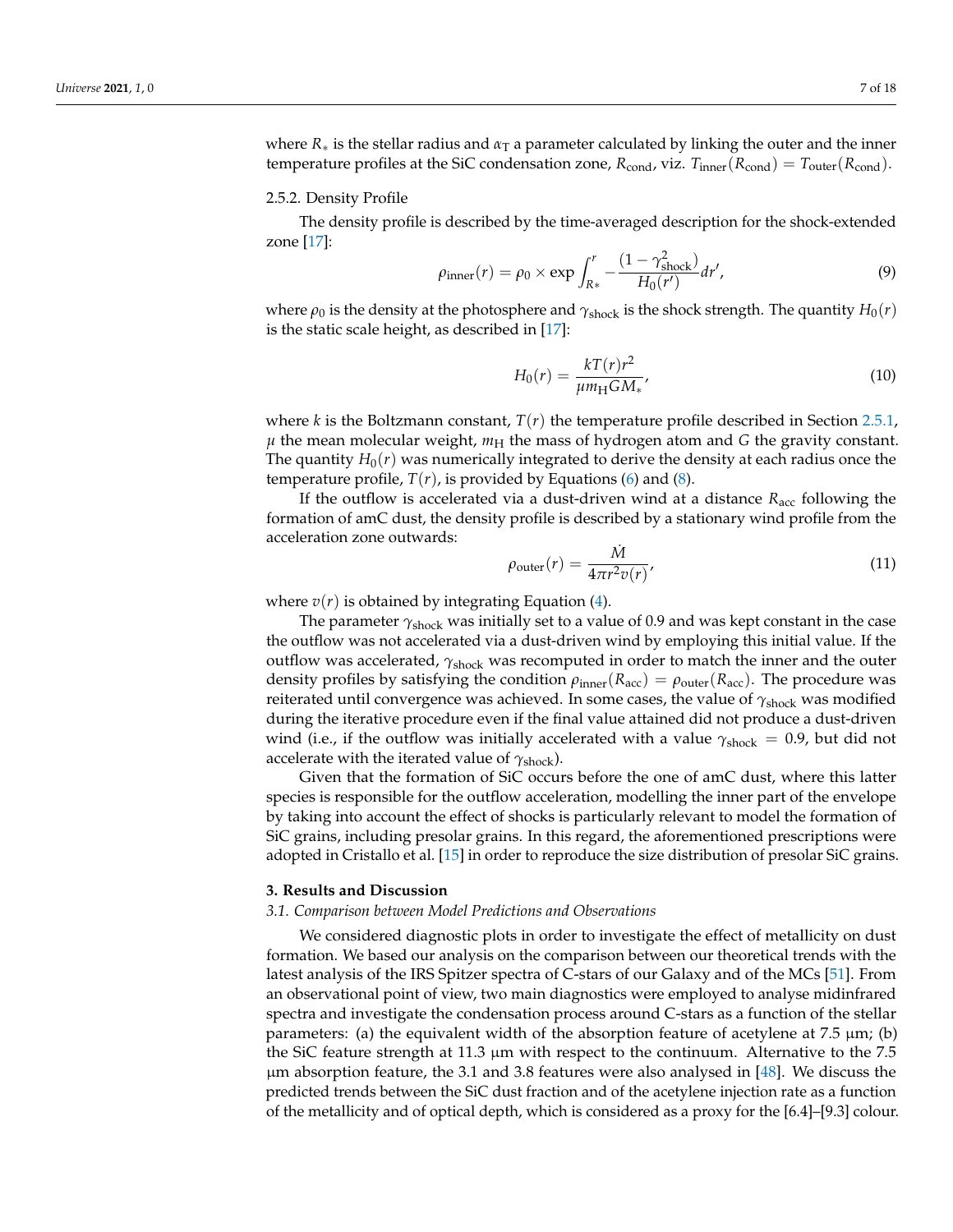For such a comparison, we refer to Figures 5 and 9 of [\[51\]](#page-15-4) for SiC and acetylene, respectively. The value of the optical depth at 1  $\mu$ m ( $\tau$ <sub>1</sub>) is obtained from:

<span id="page-7-0"></span>
$$
\tau_1 = \int_{R_{\text{cond}}}^{\infty} \kappa(1 \,\mu m, r) \rho_{\text{d}}(r) dr, \tag{12}
$$

where *R*cond is the radius at which the first dust species condenses (SiC for C-stars), *κ*(1 µm,*r*) is the opacity profile at 1 μm and  $ρ_d(r)$  is the dust density profile. As a consequence,  $τ_1$ depends on the amount of dust formed, the density profile and the condensation radius. Similar values of *τ*<sup>1</sup> can be obtained for different combinations of stellar parameters.

We here show how the acetylene content in the gas phase (i.e., the acetylene injection rate) is expected to change as a function of  $\tau_1$  for different metallicity values and initial stellar masses. The acetylene content was estimated from the available free carbon in the CSE (not locked in CO molecules or in dust grains):

$$
\frac{dM(C_2H_2)}{dt} = \frac{\dot{M}}{2} \frac{X_H}{m_H} m_{C_2H_2} (\epsilon_c - \epsilon_o - f_c \epsilon_c),
$$
\n(13)

where  $X_H$  is the hydrogen mass fraction,  $m_H$  the mass of hydrogen,  $\epsilon_c$  and  $\epsilon_o$  the total carbon and oxygen abundances with respect to hydrogen and  $f_c$  the number of carbon nuclei locked into dust grains with respect to the total number of carbon nuclei initially available in the atmosphere.

Furthermore, we analysed the expansion velocities obtained in our models by comparing our predictions with the values derived from the observations in the Milky Way and in the MCs [\[24–](#page-14-0)[27,](#page-14-1)[30\]](#page-14-4), as well as with hydrodynamic simulations [\[19,](#page-13-15)[20,](#page-13-20)[22\]](#page-13-17).

In the following, we present the results of our analysis for two choices of seed particle abundances: (a) proportional to the carbon excess or (b) proportional to the metallicity.

#### *3.2. Grain Size*

For both choices of seed particle abundance in this work, either built up starting from acetylene or proportional to metallicity, such as TiC clusters, the simulations performed at  $Z = 0.008$ , 0.003 yielded amC grain sizes  $< 0.06$   $\mu$ m, which reproduced the photometry of C-stars in the MCs from the optical to the midinfrared bands in combination with the selected optical properties [\[55](#page-15-5)[,56](#page-15-6)[,88](#page-17-0)[,89\]](#page-17-1). The seed particle abundance of SiC was instead kept fixed to a value of  $\epsilon_{s,SiC} = 10^{-15}$ , able to reproduce the grain size distribution of presolar SiC grains [\[15\]](#page-13-11), peaking around 0.2–0.3 µm when combined with a sticking coefficient of  $\alpha_{\text{SiC}} = 1$ . The maximum SiC grain size attained by our simulations decreased for decreasing metallicity, down to  $\langle 0.1 \mu m$  for  $Z = 0.001$ , since the available amount of Si to form SiC in the gas phase decreases.

#### *3.3. Acetylene in the Gas Phase and Dust Condensation*

The acetylene content reflects how much of the available carbon remains in the gas phase rather than being consumed during the formation of dust grains (see the reaction path in Table [1\)](#page-3-0). The analysis of midinfrared Spitzer spectra of C-stars highlighted a dependence of the acetylene in the gas phase with metallicity ([\[51\]](#page-15-4), Figure 9). Specifically, the equivalent width of the acetylene absorption feature at 7.5 µm became wider for decreasing metallicity values for the same [6.4]–[9.3] colour. In the left panel of Figure [1,](#page-8-0) we show the acetylene injection rate as a function of  $\tau_1$  for the different metallicity selected for two representative initial stellar masses, 2 and 3  $M_{\odot}$ , and assuming the seed particle abundance to be proportional to the carbon excess. For each track with a given stellar mass and metallicity, we evaluated the average *τ*<sup>1</sup> and C2H<sup>2</sup> injection rate by generating 1000 random ages for each star selected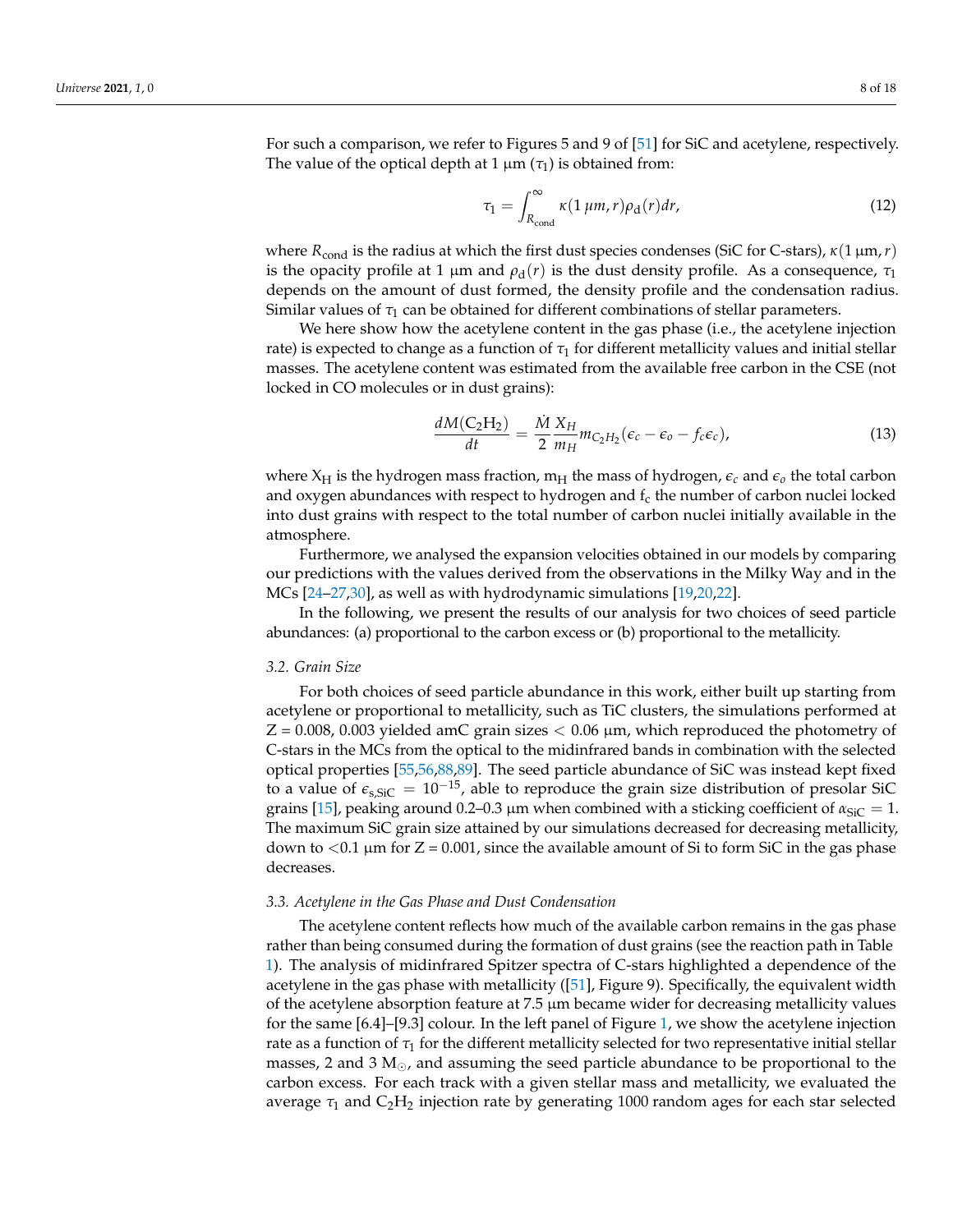<span id="page-8-0"></span>

along the TP-AGB phase and interpolating the  $C_2H_2$  rate between the model results along each track.

**Figure 1.** Injection rate of  $C_2H_2$  molecules (left panel) and of dust (right panel) as a function on  $\tau_1$  for different metallicity values and initial stellar masses, as indicated in the figure legend. The seed particle abundance for amC dust is assumed to be proportional to the carbon excess (see Table [1\)](#page-3-0).

For a selected metallicity value, the acetylene content increased with  $\tau_1$  due to the increase of the mass-loss rate and of the carbon excess. For a given value of *τ*1, the acetylene content increased for lower metallicity values consistently with the observed trend for both the initial stellar masses: 2  $M_{\odot}$  and 3  $M_{\odot}$ . This trend was due to the increase of the the carbon excess in the CSE for decreasing metallicity values at a given stellar mass produced by a higher TDU efficiency or by an increase of the mass-loss rate. As discussed in Section [2.1,](#page-2-0) for 3  $\rm M_{\odot}$ at  $Z = 0.003$ , the TDU was less efficient than for the higher metallicity values, but this was compensated by a larger mass-loss rate due to the higher surface luminosity. The acetylene injection rate largely differed in models characterised by different masses (but with the same metallicity). In the most extreme case for Z = 0.008 around  $\tau_1 \sim 10^{-3}$ , such a difference was nearly up to two orders of magnitudes. The acetylene content also showed a steeper rise for stellar tracks of 2  $M_{\odot}$ . The large differences in the acetylene injection rate obtained in our models for 2  $M_{\odot}$  and 3  $M_{\odot}$  at all the metallicity values may explain the large scatter observed in the 7.5 µm width.

A larger amount of carbon atoms in the CSE is also associated with higher dust production, which remains however low enough (with condensation fractions typically  $\leq 0.5$ ) to allow acetylene to increase for decreasing metallicity. As shown in the right panel of Figure [1,](#page-8-0) for a given stellar mass, higher dust production rates are needed at low metallicities to obtain the same value of  $\tau_1$  (see Equation [\(12\)](#page-7-0)). For the same reason, at a given metallicity, higher production rates are needed for larger stellar masses. This effect was produced by the higher effective temperatures of low-Z stellar tracks and larger luminosity for higher initial stellar mass moving the condensation zone outwards in the CSEs (see also Equations (6) and (7) of [\[94\]](#page-17-6)).

#### *3.4. SiC Mass Fraction*

The analysis of midinfrared spectra also highlighted a dependence of the dust feature strengths with respect to the continuum as a function of the stellar parameters ([\[51\]](#page-15-4), Figure 5).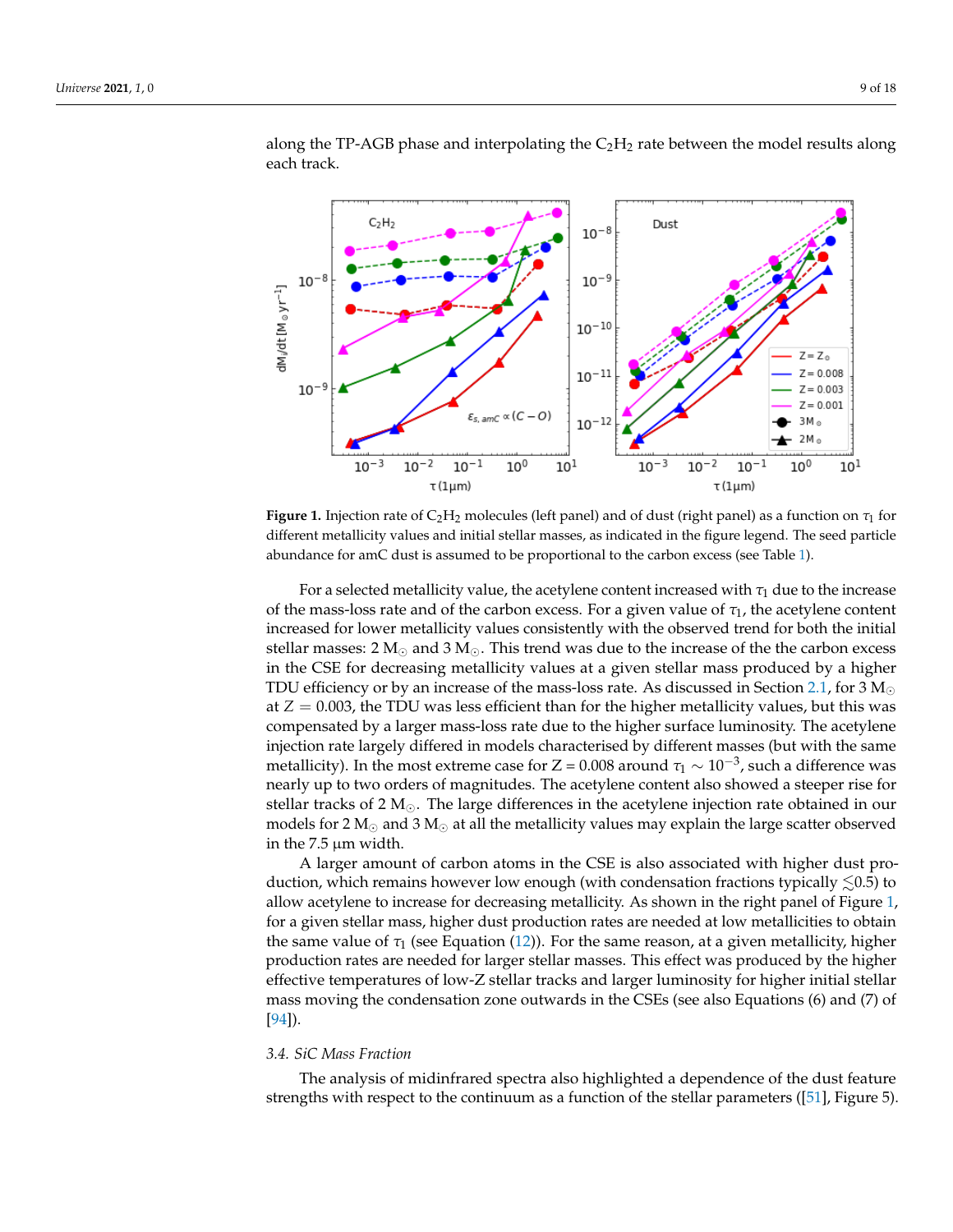In Figure [2,](#page-9-0) we show the SiC dust fraction as a function of  $\tau_1$  for different metallicity values and for two representative initial stellar masses: 2 and 3  $M_{\odot}$ . The simulated data points were obtained by a similar procedure as in the plots previously shown for the  $C_2H_2$ injection rate. For a given value of  $\tau_1 > 10^{-2}$ , we clearly predicted an increase of the SiC mass fraction with metallicity due to the increase of the Si content at the stellar surface, which allows the SiC to be formed in larger amounts. The SiC mass fraction also tended to reduce for increasing values of *τ*1, which was produced by an increase of amC dust due to subsequent TDU episodes. A similar trend was also found in other theoretical works in the literature, in which different stellar evolutionary tracks were used [\[13](#page-13-9)[,95\]](#page-17-7). Our findings were qualitatively in good agreement with the observed trend.

<span id="page-9-0"></span>

**Figure 2.** The mass ratio of SiC dust as a function of initial stellar mass and metallicity as indicated in the legend. The seed particle abundance for amC dust is assumed to be proportional to the carbon excess (see Table [1\)](#page-3-0).

Observations from Spitzer spectra showed the SiC feature strength to increase more steeply with the [6.4]–[9.3] colour at solar metallicity, and it decreased thereafter, while the relation was flatter at lower metallicity values. Even though the results in Figure [2](#page-9-0) may suggest a similar qualitative trend, we needed to confirm the predicted trend by computing the spectra and the feature strength as a function of the [6.4]–[9.3] colour.

#### *3.5. Outflow Expansion Velocities*

We predicted the wind speed of the outflow through a dust-driven wind. The comparison between observations and model predictions is shown in Figure [3,](#page-10-0) where the expansion velocity is plotted against the luminosity. The distribution of points in the plots was obtained by employing the same method as for the plots in the previous sections. Besides the values derived for our own Galaxy in the top-left panel [\[25–](#page-14-14)[27\]](#page-14-1), we show in the top-right panel the expansion velocities of four C-stars in the LMC observed with the Atacama Large Millimeter Array (ALMA) [\[30\]](#page-14-4) (*Z* ∼ 1/2 of solar) together with three C-stars in the thick disc [\[96\]](#page-17-8) (*Z* ∼ 1/3 of solar). Thick disc stars are also shown in the bottom-left panel, since their typical metallicity is higher than the SMC one ( $Z \sim 1/4$  of solar), but lower than the LMC one. In the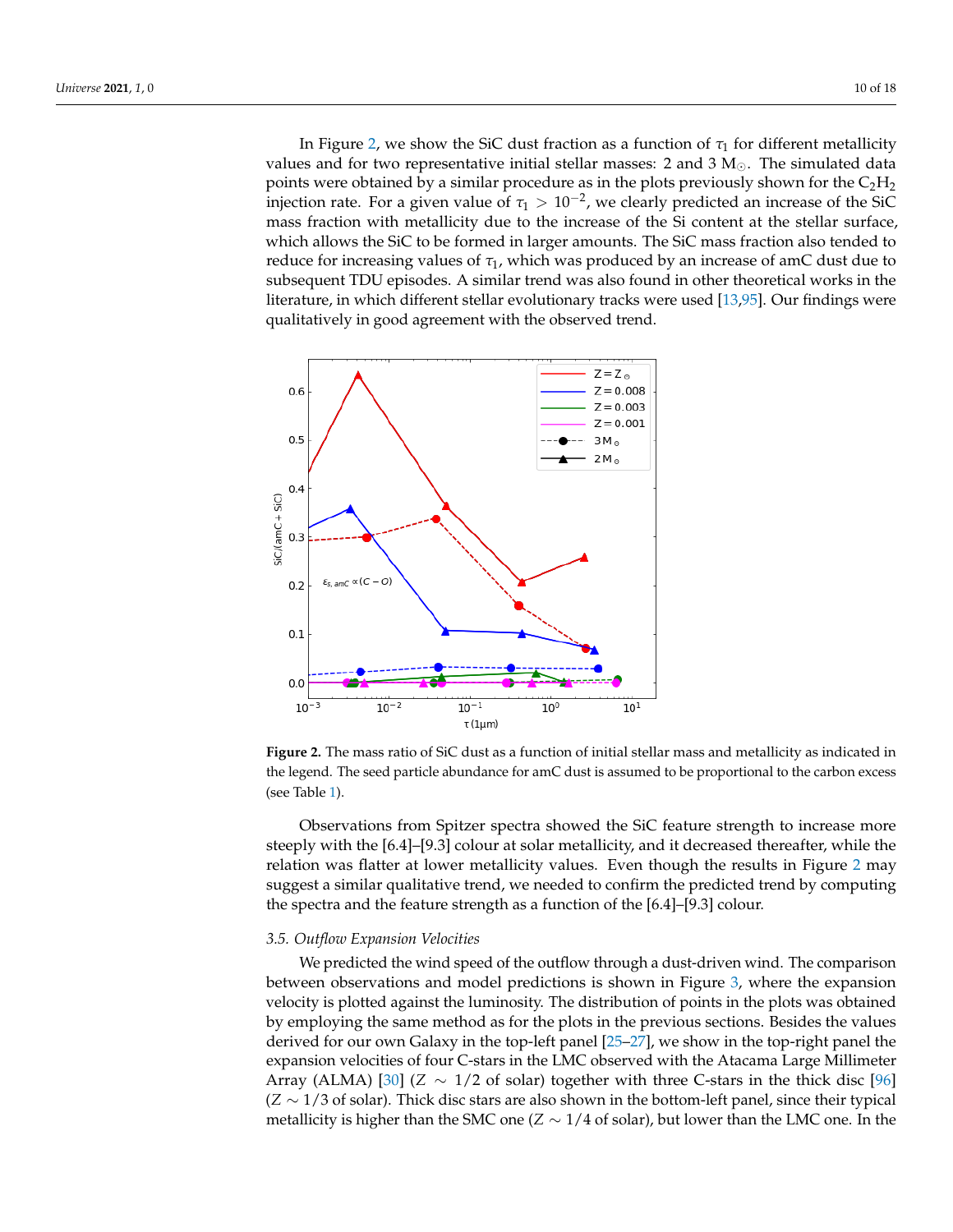<span id="page-10-0"></span>

bottom-right panel, we also plot the expansion velocity of three C-stars in the Galactic Halo or Sagittarius Stream with an expected metallicity of 1/10 solar [\[96\]](#page-17-8).

**Figure 3.** Comparison between observed and predicted expansion velocity vs. luminosity for different metallicity values mentioned in the panel for the selected tracks in the legend (coloured symbols). Black points represent the quantities derived from the observations of C-stars, as mentioned in the legend. The seed particle abundance for amC dust is assumed to be proportional to the carbon excess (see Table [1\)](#page-3-0).

The observed expansion velocities were compared with the predicted models at  $Z \simeq Z_{\odot}$ ,  $Z = 0.008$ ,  $Z = 0.003$  and  $Z = 0.001$ , respectively, and masses of 1.5, 2 and 3 M<sub>o</sub>. In the top-left panel showing the solar metallicity case, we plot the case with  $M = 1.5 M_{\odot}$  with  $Z = 0.01$ , since, at this stellar mass, models with  $Z \geq Z_{\odot}$  did not undergo the C-rich phase. The expansion velocities of the stars in the Galactic Halo were compared with the calculations for  $M = 1.3$   $M_{\odot}$ , since those stars are likely older than those in the MCs.

A comparison between expansion velocity and mass-loss rates at metallicity values representative of our Galaxy ( $Z = Z_{\odot}$ , 0.01, 0.02) and masses of 1.5, 2 and 3 M<sub> $\odot$ </sub> is shown in the Appendix [A.](#page-12-0) The comparison between the predicted and observed expansion velocities against the mass-loss rates of C-stars in our Galaxy [\[24](#page-14-0)[–27\]](#page-14-1) (Figure [A1\)](#page-12-1) allowed us to select the value of the sticking coefficient for amC dust that best reproduced the observed expansion velocities ( $\alpha_{\text{amC}} = 0.2$ ). We adopted this method given the uncertainties in the measurements of the sticking coefficients for which different values have been employed in the literature (e.g., [\[13,](#page-13-9)[23,](#page-13-16)[31,](#page-14-5)[80\]](#page-16-8)). For SiC, we selected a sticking coefficient of  $\alpha_{\text{SiC}} = 1$  on the basis of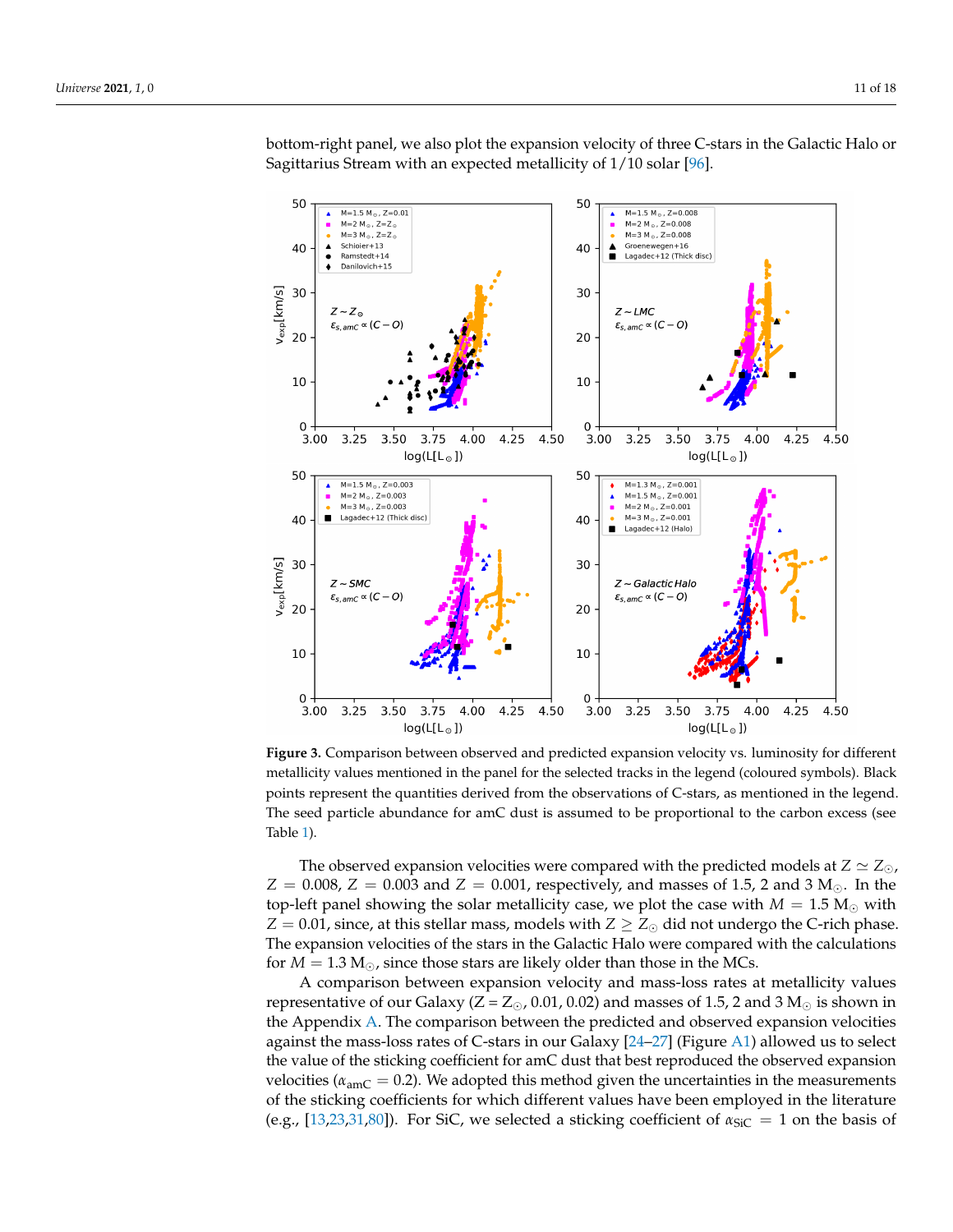the experiments of SiC sublimation growth [\[97\]](#page-17-9) and adopted in Ferrarotti and Gail [\[98\]](#page-17-10). We adopted the same value in all the calculations of dust growth at different metallicity values throughout this work. As shown in Figure [3,](#page-10-0) the expansion velocities against luminosity were generally well reproduced by models at varying metallicity. At the lowest metallicity value, the observed expansion velocities were below 10 km s<sup>-1</sup> and possibly regulated by a combination of pulsation and dust-driven wind [\[21\]](#page-13-21). For stellar tracks with 3  $M_{\odot}$ , the expansion velocity tended to be lower for  $Z < 0.008$ , because of the higher effective temperature in low-Z models, which delayed the condensation of amC in the CSEs (see Equation [\(4\)](#page-5-3)) and was not counterbalanced by an increase of the carbon excess for decreasing metallicity. For stellar tracks with 1.5 and 2  $M_{\odot}$ , the opposite trend was found: the expansion velocity increased for decreasing metallicity values. For these stellar masses, the parameter determining the increase in the expansion velocity was the carbon excess, which increased for lower metallicity values. The results presented were in qualitative agreement with the ones obtained with hydrodynamic calculations that found that the expansion velocity increased for larger values of the carbon excess and luminosity and for lower values of the effective temperature (e.g., [\[20,](#page-13-20)[22,](#page-13-17)[31\]](#page-14-5)). Different from the hydrodynamic calculations, however, we applied our description of dust growth and wind dynamics to stellar evolutionary tracks, where all the stellar parameters changed simultaneously.

As illustrated in Figure [3,](#page-10-0) the available observations suggested that expansion velocities decrease with the metallicity value. If confirmed, such an observed trend would be consistent with the theoretical predictions obtained for the 3  $M_{\odot}$  models rather than with 1.5 and 2  $M_{\odot}$ . However, due to the lack of statistical samples at metallicity lower than solar, it was not possible to conclusively confirm the observed trends. Furthermore, lower expansion velocity in the Galactic Halo can be also ascribable to a stellar mass smaller than the typical one of the MCs. To address the current limitations set by the observations, it is desirable to obtain CObased wind speed measurements for samples at different metallicities, from supersolar down to 0.1 solar or below if possible, that span a larger and better sampled range in luminosity, as well as mass. Equally important, accurate measurements of luminosity and mass-loss rate require fitting the SED of C-stars and accounting for nonisotropic effects due to asphericity; direct measurement of both the initial metallicity (from elements unchanged by dredge-up) and current envelope composition are required for all individual stars as no samples are monometallic; likewise, direct measurement of both the initial mass (from cluster membership or spatio-chemo-kinematical association with stellar populations) and current mass (from pulsational analysis or binarity) are required for individual stars. All of these are attainable to some extent for well-chosen samples of objects and with dedicated effort.

#### *3.6. Seed Particle Abundance*

The results obtained were tested for two choices of the seed particle abundance: either scaled with the carbon excess or to the initial metallicity (Table [1\)](#page-3-0). We found that this choice did not significantly affect the results. This implied that it is not possible to clearly define the nature of seed particles formed in the CSE of C-stars either as composed mainly by carbon or a metallicity-related compound on the basis of the diagnostics considered here. The invariance of the results with the choice of the seed particles was mainly due to the choice of the parameter  $\epsilon_s$  (see Table [1\)](#page-3-0), which affected the condensation fraction of amC dust and the onset of the dust-driven wind. Specifically,  $\epsilon_s = 10^{-11}$  yielded small amC grains (<0.06  $\mu$ m) able to reproduce the SED of C-stars in the MCs for the choice of the seed particle dependence. Indeed, the variation of the seed particle abundance *es*,*amC* produced by setting it proportional either to the carbon excess or the metallicity did not produce a substantial variation of the condensation fraction of amC dust.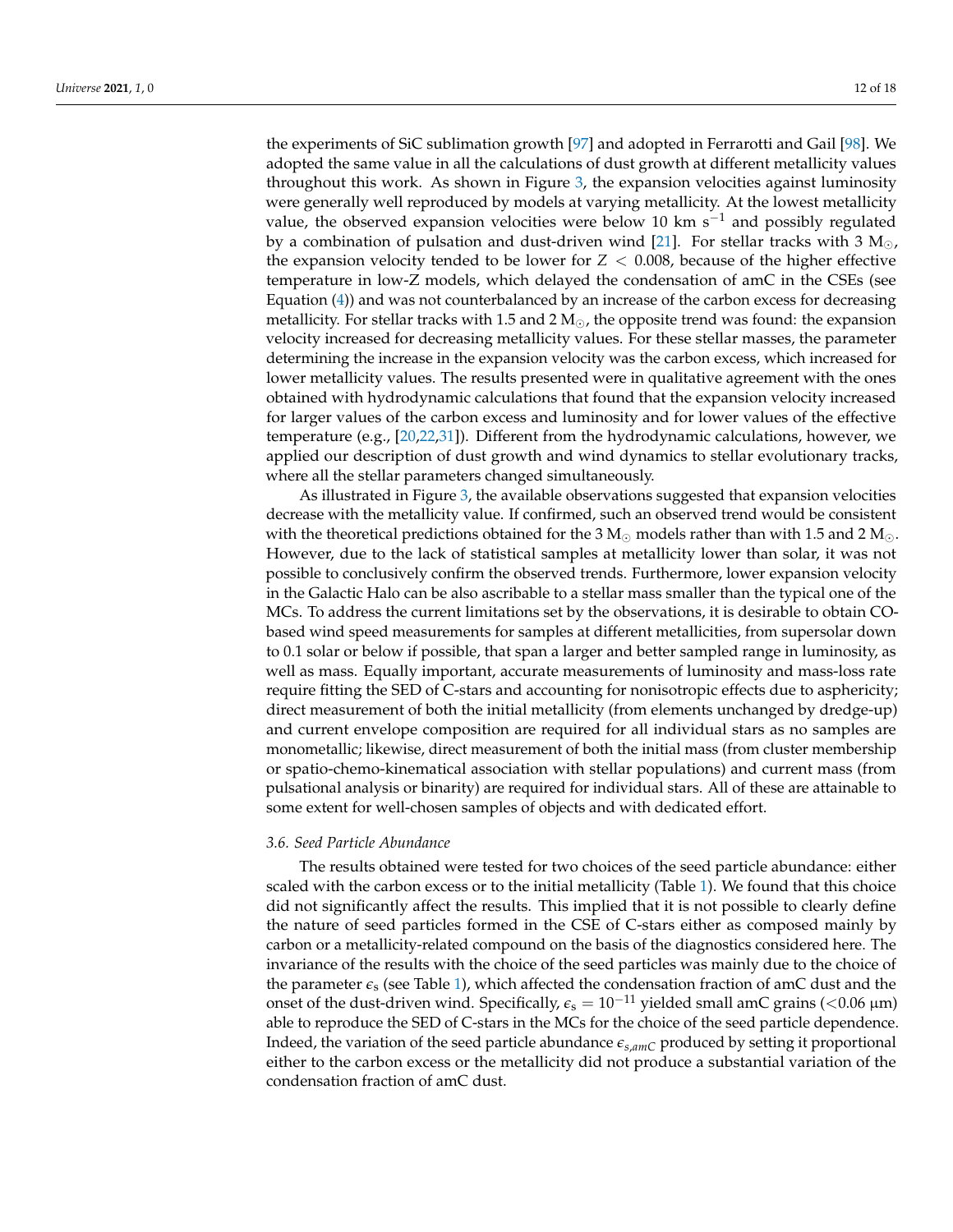## **4. Conclusions**

We coupled our model of dust evolution [\[13,](#page-13-9)[15\]](#page-13-11) with the stellar evolutionary tracks computed with the FUNS code [\[9,](#page-13-5)[77\]](#page-16-6). Our theoretical calculations were able to reproduce the acetylene, dust content and wind speed at varying metallicities reasonably well. The increase in the acetylene content at decreasing metallicity for a given stellar mass was mainly explained by an increase in the carbon excess due to TDU events, which was not compensated for by a proportional increase in dust production. The wind speed of C-stars was fairly well reproduced at varying metallicity for different choices of the initial stellar mass, suitable for different systems, i.e., the Milky Way, MCs and Galactic Halo. However, the limited amount of observations prevented a thorough study of the subject.

**Author Contributions:** Conceptualization, Ambra Nanni; methodology, Ambra Nanni; investigation, Ambra Nanni, Sergio Cristallo, Jacco Th. van Loon and Martin A. T. Groenewegen; writing—original draft preparation, Ambra Nanni, Sergio Cristallo, Jacco Th. van Loon and Martin A. T. Groenewegen; writing—review and editing, Ambra Nanni, Sergio Cristallo, Jacco Th. van Loon and Martin A. T. Groenewegen. All authors read and agreed to the published version of the manuscript.

**Funding:** A.N. acknowledges support from the Narodowe Centrum Nauki (UMO-2018/30/E/ST9/ 00082 and UMO-2020/38/E/ST9/00077).

**Institutional Review Board Statement:** Not applicable

**Informed Consent Statement:** Not applicable

**Conflicts of Interest:** The authors declare no conflict of interest.

## <span id="page-12-0"></span>**Appendix A. Comparison between Predicted and Observed Wind Speed of Galactic C-Stars**

Figure [A1](#page-12-1) shows the comparison between the observed [\[24](#page-14-0)[–27\]](#page-14-1) and predicted expansion velocity vs. mass-loss rate for C-stars in our Galaxy. The data points shown along the tracks were selected by generating 1000 random ages in the C-phase for each track and interpolating the mass loss and expansion velocity. Among these points, a number equal to the total observed points divided by the number of tracks considered was finally plotted. The plots show that the expansion velocities were reasonably well reproduced by our description by selecting a sticking coefficient for amC dust of 0.2.

<span id="page-12-1"></span>

**Figure A1.** Comparison between observed and predicted expansion velocity vs. the mass-loss rate for metallicity representative of the Galaxy. Black points are the quantities derived from the observations. The seed particle abundance for amC is proportional to the carbon excess (Choice (a) in Table [1\)](#page-3-0).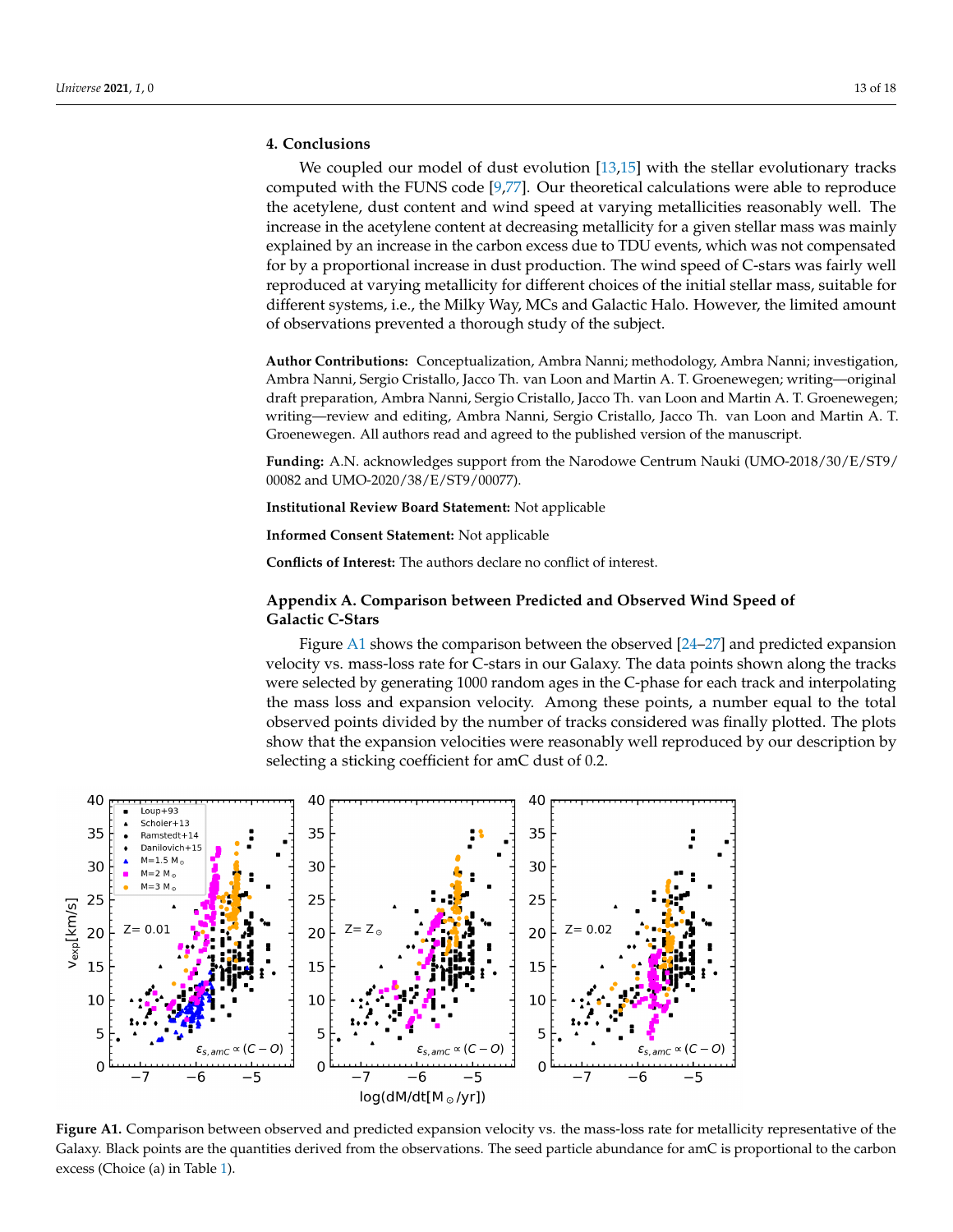# **Notes**

- <span id="page-13-18"></span>[1](#page-2-1) [http://fruity.oa-abruzzo.inaf.it.](http://fruity.oa-abruzzo.inaf.it)
- <span id="page-13-19"></span><sup>[2](#page-2-2)</sup> We refer to "initial mass" as the mass of the star on the main sequence.

# **References**

- <span id="page-13-0"></span>1. Valiante, R.; Schneider, R.; Bianchi, S.; Andersen, A.C. Stellar sources of dust in the high-redshift Universe. *Mon. Not. R. Astron. Soc.* **2009**, *397*, 1661–1671, doi:10.1111/j.1365-2966.2009.15076.x.
- 2. Dwek, E.; Cherchneff, I. The Origin of Dust in the Early Universe: Probing the Star Formation History of Galaxies by Their Dust Content. *Astrophys. J.* **2011**, *727*, 63, doi:10.1088/0004-637X/727/2/63.
- 3. Michałowski, M.J. Dust production 680–850 million years after the Big Bang. *Astron. Astrophys.* **2015**, *577*, A80, doi:10.1051/0004- 6361/201525644.
- 4. Le´sniewska, A.; Michałowski, M.J. Dust production scenarios in galaxies at z 6-8.3. *Astron. Astrophys.* **2019**, *624*, L13, doi:10.1051/0004- 6361/201935149.
- <span id="page-13-1"></span>5. Dell'Agli, F.; Valiante, R.; Kamath, D.; Ventura, P.; García-Hernández, D.A. AGB dust and gas ejecta in extremely metal-poor environments. *Mon. Not. R. Astron. Soc.* **2019**, *486*, 4738–4752, doi:10.1093/mnras/stz1164.
- <span id="page-13-2"></span>6. Gehrz, R. Sources of Stardust in the Galaxy. In *Interstellar Dust, IAU Symposium*; Allamandola, L.J., Tielens, A.G.G.M., Eds.; Kluwer Academic Publishers; 1989; Volume 135, p. 445.
- <span id="page-13-3"></span>7. Höfner, S.; Olofsson, H. Mass loss of stars on the asymptotic giant branch. Mechanisms, models and measurements. *Astron. Astrophys. Rev.* **2018**, *26*, 1, doi:10.1007/s00159-017-0106-5.
- <span id="page-13-4"></span>8. Cristallo, S.; Piersanti, L.; Straniero, O.; Gallino, R.; Domínguez, I.; Abia, C.; Di Rico, G.; Quintini, M.; Bisterzo, S. Evolution, Nucleosynthesis, and Yields of Low-mass Asymptotic Giant Branch Stars at Different Metallicities. II. The FRUITY Database. *ApJS* **2011**, *197*, 17, doi:10.1088/0067-0049/197/2/17.
- <span id="page-13-5"></span>9. Straniero, O.; Gallino, R.; Cristallo, S. s process in low-mass asymptotic giant branch stars. *Nucl. Phys. A* **2006**, *777*, 311–339, doi:10.1016/j.nuclphysa.2005.01.011.
- <span id="page-13-6"></span>10. Ventura, P.; D'Antona, F. Hot bottom burning in the envelope of super asymptotic giant branch stars. *Mon. Not. R. Astron. Soc.* **2011**, *410*, 2760–2766, doi:10.1111/j.1365-2966.2010.17651.x.
- <span id="page-13-7"></span>11. Karakas, A.I.; Lattanzio, J.C. The Dawes Review 2: Nucleosynthesis and Stellar Yields of Low- and Intermediate-Mass Single Stars. *Publ. Astron. Soc. Aust.* **2014**, *31*, e030, doi:10.1017/pasa.2014.21.
- <span id="page-13-8"></span>12. Marini, E.; Dell'Agli, F.; Di Criscienzo, M.; Puccetti, S.; García-Hernández, D.A.; Mattsson, L.; Ventura, P. Discovery of Stars Surrounded by Iron Dust in the Large Magellanic Cloud. *Astrophys. J. Lett.* **2019**, *871*, L16, doi:10.3847/2041-8213/aafdb0.
- <span id="page-13-9"></span>13. Nanni, A.; Bressan, A.; Marigo, P.; Girardi, L. Evolution of thermally pulsing asymptotic giant branch stars—II. Dust production at varying metallicity. *Mon. Not. R. Astron. Soc.* **2013**, *434*, 2390–2417, doi:10.1093/mnras/stt1175.
- <span id="page-13-10"></span>14. Nanni, A.; Bressan, A.; Marigo, P.; Girardi, L. Evolution of thermally pulsing asymptotic giant branch stars—III. Dust production at supersolar metallicities. *Mon. Not. R. Astron. Soc.* **2014**, *438*, 2328–2340, doi:10.1093/mnras/stt2348.
- <span id="page-13-11"></span>15. Cristallo, S.; Nanni, A.; Cescutti, G.; Minchev, I.; Liu, N.; Vescovi, D.; Gobrecht, D.; Piersanti, L. Mass and metallicity distribution of parent AGB stars of presolar SiC. *Astron. Astrophys.* **2020**, *644*, A8, doi:10.1051/0004-6361/202039492.
- <span id="page-13-12"></span>16. Bernatowicz, T.J.; Cowsik, R.; Gibbons, P.C.; Lodders, K.; Fegley, Bruce, J.; Amari, S.; Lewis, R.S. Constraints on Stellar Grain Formation from Presolar Graphite in the Murchison Meteorite. *Astrophys. J.* **1996**, *472*, 760, doi:10.1086/178105.
- <span id="page-13-13"></span>17. Cherchneff, I.; Barker, J.R. Polycyclic Aromatic Hydrocarbons and Molecular Equilibria in Carbon-rich Stars. *Astrophys. J.* **1992**, *394*, 703, doi:10.1086/171624.
- <span id="page-13-14"></span>18. Cherchneff, I. Nucleating Dust in Carbon-Rich AGB Stars. In *The Carbon Star Phenomenon*; Wing, R.F., Ed.; Kluwer Academic Publishers; 2000; Volume 177, p. 331.
- <span id="page-13-15"></span>19. Mattsson, L.; Wahlin, R.; Höfner, S. Dust driven mass loss from carbon stars as a function of stellar parameters . I. A grid of solar-metallicity wind models. *Astron. Astrophys.* **2010**, *509*, A14, doi:10.1051/0004-6361/200912084.
- <span id="page-13-20"></span>20. Eriksson, K.; Nowotny, W.; Höfner, S.; Aringer, B.; Wachter, A. Synthetic photometry for carbon-rich giants. IV. An extensive grid of dynamic atmosphere and wind models. *Astron. Astrophys.* **2014**, *566*, A95, doi:10.1051/0004-6361/201323241.
- <span id="page-13-21"></span>21. McDonald, I.; De Beck, E.; Zijlstra, A.A.; Lagadec, E. Pulsation-triggered dust production by asymptotic giant branch stars. *Mon. Not. R. Astron. Soc.* **2018**, *481*, 4984–4999, doi:10.1093/mnras/sty2607.
- <span id="page-13-17"></span>22. Bladh, S.; Eriksson, K.; Marigo, P.; Liljegren, S.; Aringer, B. Carbon star wind models at solar and sub-solar metallicities: A comparative study. I. Mass loss and the properties of dust-driven winds. *arXiv* **2019**, arXiv:astro-ph.SR/1902.05352.
- <span id="page-13-16"></span>23. Sandin, C.; Mattsson, L. Three-component modelling of C-rich AGB star winds—V. Effects of frequency-dependent radiative transfer including drift. *Mon. Not. R. Astron. Soc.* **2020**, *499*, 1531–1560, doi:10.1093/mnras/staa2714.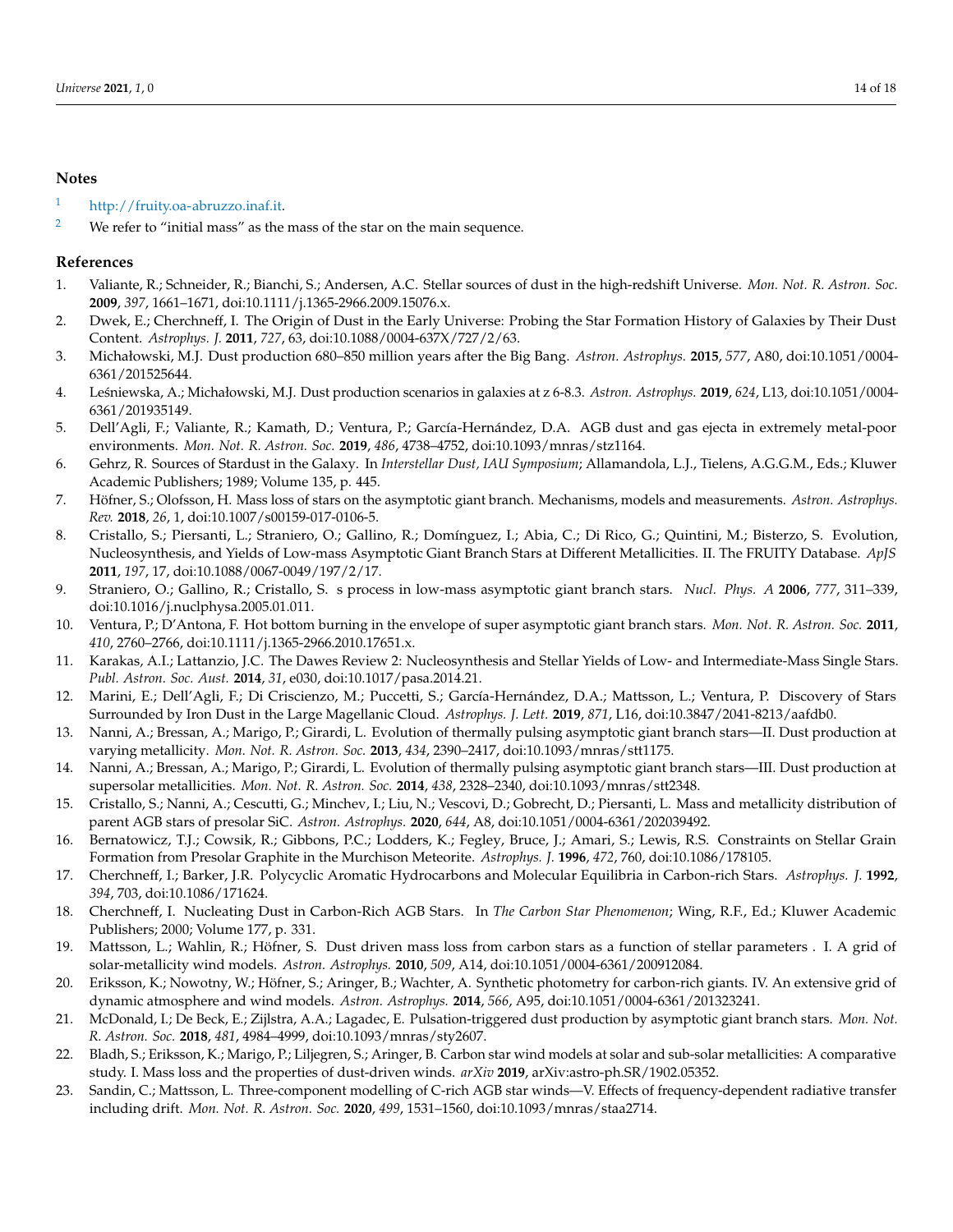- <span id="page-14-0"></span>24. Loup, C.; Zijlstra, A.A.; Waters, L.B.F.M.; Groenewegen, M.A.T. Obscured AGB stars in the Magellanic Clouds. I. IRAS candidates. *Astron. Astrophys. Suppl. Ser.* **1997**, *125*, 419–437, doi:10.1051/aas:1997377.
- <span id="page-14-14"></span>25. Schöier, F.L.; Ramstedt, S.; Olofsson, H.; Lindqvist, M.; Bieging, J.H.; Marvel, K.B. The abundance of HCN in circumstellar envelopes of AGB stars of different chemical type. *Astron. Astrophys.* **2013**, *550*, A78, doi:10.1051/0004-6361/201220400.
- 26. Ramstedt, S.; Olofsson, H. The <sup>12</sup>CO/<sup>13</sup>CO ratio in AGB stars of different chemical type. Connection to the <sup>12</sup>C/<sup>13</sup>C ratio and the evolution along the AGB. *Astron. Astrophys.* **2014**, *566*, A145, doi:10.1051/0004-6361/201423721.
- <span id="page-14-1"></span>27. Danilovich, T.; Teyssier, D.; Justtanont, K.; Olofsson, H.; Cerrigone, L.; Bujarrabal, V.; Alcolea, J.; Cernicharo, J.; Castro-Carrizo, A.; García-Lario, P.; et al. New observations and models of circumstellar CO line emission of AGB stars in the Herschel SUCCESS programme. *Astron. Astrophys.* **2015**, *581*, A60, doi:10.1051/0004-6361/201526705.
- <span id="page-14-2"></span>28. Groenewegen, M.A.T.; Oudmaijer, R.D.; Ludwig, H.G. Two mass-losing carbon stars in the Galactic halo. *Mon. Not. R. Astron. Soc.* **1997**, *292*, 686–694, doi:10.1093/mnras/292.3.686.
- <span id="page-14-3"></span>29. Lagadec, E.; Zijlstra, A.A.; Mauron, N.; Fuller, G.; Josselin, E.; Sloan, G.C.; Riggs, A.J.E. The low wind expansion velocity of metal-poor carbon stars in the Halo and the Sagittarius stream†. *Mon. Not. R. Astron. Soc.* **2010**, *403*, 1331–1338, doi:10.1111/j.1365- 2966.2009.16088.x.
- <span id="page-14-4"></span>30. Groenewegen, M.A.T.; Vlemmings, W.H.T.; Marigo, P.; Sloan, G.C.; Decin, L.; Feast, M.W.; Goldman, S.R.; Justtanont, K.; Kerschbaum, F.; Matsuura, M.; et al. The ALMA detection of CO rotational line emission in AGB stars in the Large Magellanic Cloud. *Astron. Astrophys.* **2016**, *596*, A50, doi:10.1051/0004-6361/201629590.
- <span id="page-14-5"></span>31. Mattsson, L.; Wahlin, R.; Höfner, S.; Eriksson, K. Intense mass loss from C-rich AGB stars at low metallicity? *Astron. Astrophys.* **2008**, *484*, L5–L8, doi:10.1051/0004-6361:200809689.
- <span id="page-14-6"></span>32. Boyer, M.L.; McQuinn, K.B.W.; Barmby, P.; Bonanos, A.Z.; Gehrz, R.D.; Gordon, K.D.; Groenewegen, M.A.T.; Lagadec, E.; Lennon, D.; Marengo, M.; et al. An Infrared Census of DUST in Nearby Galaxies with Spitzer (DUSTiNGS). II. Discovery of Metal-poor Dusty AGB Stars. *Astrophys. J.* **2015**, *800*, 51, doi:10.1088/0004-637X/800/1/51.
- <span id="page-14-13"></span>33. Boyer, M.L.; McQuinn, K.B.W.; Groenewegen, M.A.T.; Zijlstra, A.A.; Whitelock, P.A.; van Loon, J.T.; Sonneborn, G.; Sloan, G.C.; Skillman, E.D.; Meixner, M.; et al. An Infrared Census of DUST in Nearby Galaxies with Spitzer (DUSTiNGS). IV. Discovery of High-redshift AGB Analogs. *Astrophys. J.* **2017**, *851*, 152, doi:10.3847/1538-4357/aa9892.
- 34. Jones, O.C.; Maclay, M.T.; Boyer, M.L.; Meixner, M.; McDonald, I.; Meskhidze, H. Near-infrared Stellar Populations in the Metal-poor, Dwarf Irregular Galaxies Sextans A and Leo A. *Astrophys. J.* **2018**, *854*, 117, doi:10.3847/1538-4357/aaa542.
- <span id="page-14-7"></span>35. Goldman, S.R.; Boyer, M.L.; McQuinn, K.B.W.; Whitelock, P.A.; McDonald, I.; van Loon, J.T.; Skillman, E.D.; Gehrz, R.D.; Javadi, A.; Sloan, G.C.; et al. An Infrared Census of DUST in Nearby Galaxies with Spitzer (DUSTiNGS). V. The Period-Luminosity Relation for Dusty Metal-poor AGB Stars. *Astrophys. J.* **2019**, *877*, 49, doi:10.3847/1538-4357/ab0965.
- <span id="page-14-8"></span>36. Boyer, M.L.; Srinivasan, S.; van Loon, J.T.; McDonald, I.; Meixner, M.; Zaritsky, D.; Gordon, K.D.; Kemper, F.; Babler, B.; Block, M.; et al. Surveying the Agents of Galaxy Evolution in the Tidally Stripped, Low Metallicity Small Magellanic Cloud (SAGE-SMC). II. Cool Evolved Stars. *Astron. J.* **2011**, *142*, 103, doi:10.1088/0004-6256/142/4/103.
- <span id="page-14-9"></span>37. Riebel, D.; Srinivasan, S.; Sargent, B.; Meixner, M. The Mass-loss Return from Evolved Stars to the Large Magellanic Cloud. VI. Luminosities and Mass-loss Rates on Population Scales. *Astrophys. J.* **2012**, *753*, 71, doi:10.1088/0004-637X/753/1/71.
- <span id="page-14-10"></span>38. Boyer, M.L.; McDonald, I.; Srinivasan, S.; Zijlstra, A.; van Loon, J.T.; Olsen, K.A.G.; Sonneborn, G. Identification of a Class of Low-mass Asymptotic Giant Branch Stars Struggling to Become Carbon Stars in the Magellanic Clouds. *Astrophys. J.* **2015**, *810*, 116, doi:10.1088/0004-637X/810/2/116.
- 39. Ruffle, P.M.E.; Kemper, F.; Jones, O.C.; Sloan, G.C.; Kraemer, K.E.; Woods, P.M.; Boyer, M.L.; Srinivasan, S.; Antoniou, V.; Lagadec, E.; et al. Spitzer infrared spectrograph point source classification in the Small Magellanic Cloud. *Mon. Not. R. Astron. Soc.* **2015**, *451*, 3504–3536, doi:10.1093/mnras/stv1106.
- <span id="page-14-11"></span>40. Jones, O.C.; Woods, P.M.; Kemper, F.; Kraemer, K.E.; Sloan, G.C.; Srinivasan, S.; Oliveira, J.M.; van Loon, J.T.; Boyer, M.L.; Sargent, B.A.; et al. The SAGE-Spec Spitzer Legacy program: The life-cycle of dust and gas in the Large Magellanic Cloud. Point source classification—III. *Mon. Not. R. Astron. Soc.* **2017**, *470*, 3250–3282, doi:10.1093/mnras/stx1101.
- <span id="page-14-12"></span>41. van Loon, J.T.; Groenewegen, M.A.T.; de Koter, A.; Trams, N.R.; Waters, L.B.F.M.; Zijlstra, A.A.; Whitelock, P.A.; Loup, C. Mass-loss rates and luminosity functions of dust-enshrouded AGB stars and red supergiants in the LMC. *Astron. Astrophys.* **1999**, *351*, 559–572.
- 42. van Loon, J.T.; Cioni, M.R.L.; Zijlstra, A.A.; Loup, C. An empirical formula for the mass-loss rates of dust-enshrouded red supergiants and oxygen-rich Asymptotic Giant Branch stars. *Astron. Astrophys.* **2005**, *438*, 273–289, doi:10.1051/0004-6361:20042555.
- 43. Blommaert, J.A.D.L.; Groenewegen, M.A.T.; Okumura, K.; Ganesh, S.; Omont, A.; Cami, J.; Glass, I.S.; Habing, H.J.; Schultheis, M.; Simon, G.; et al. ISO midinfrared spectroscopy of Galactic Bulge AGB stars. *Astron. Astrophys.* **2006**, *460*, 555–563, doi:10.1051/0004- 6361:20066145.
- 44. Lebzelter, T.; Posch, T.; Hinkle, K.; Wood, P.R.; Bouwman, J. Tracing the Development of Dust around Evolved Stars: The Case of 47 Tuc. *Astrophys. J. Lett.* **2006**, *653*, L145–L148, doi:10.1086/510525.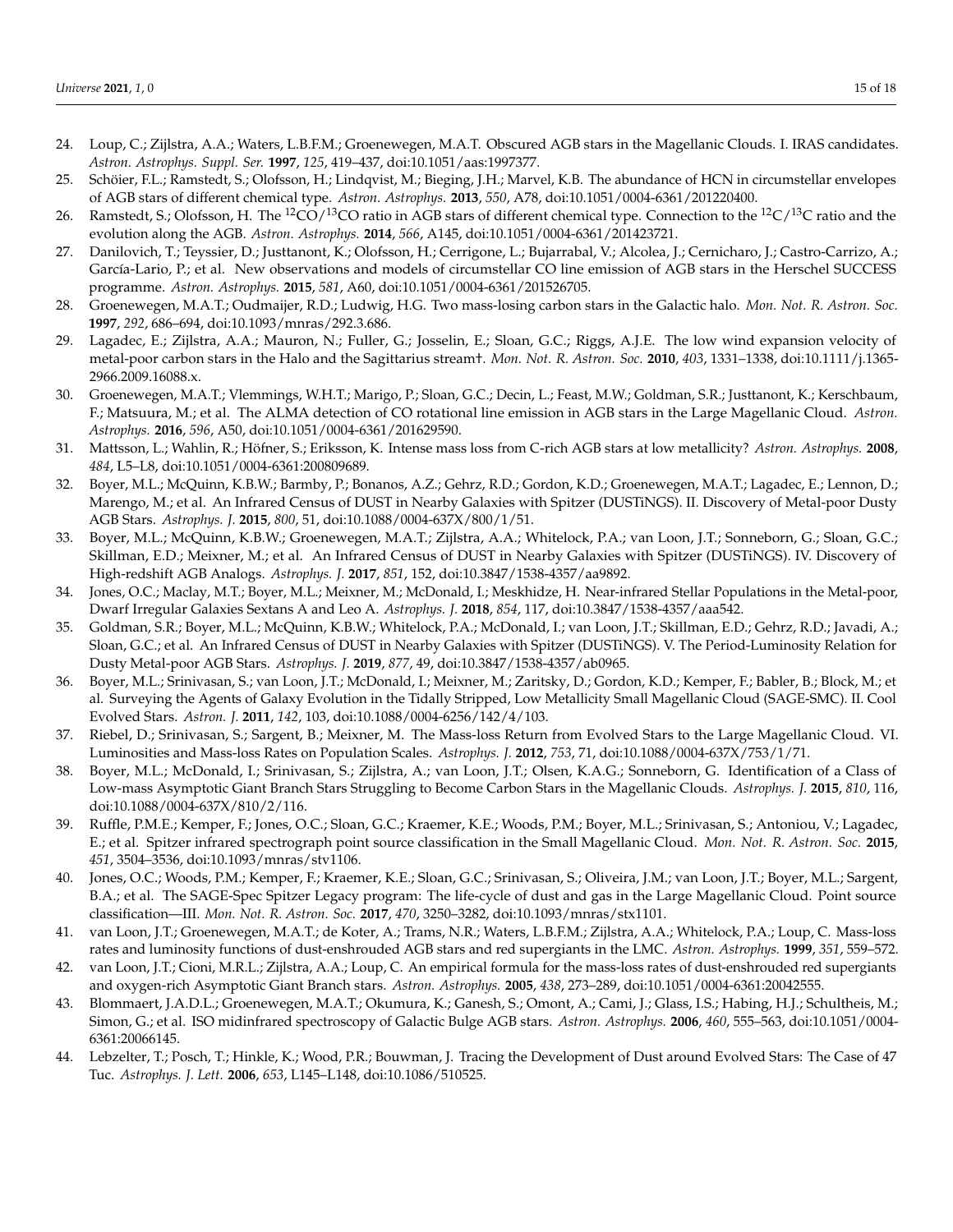- 45. Groenewegen, M.A.T.; Wood, P.R.; Sloan, G.C.; Blommaert, J.A.D.L.; Cioni, M.R.L.; Feast, M.W.; Hony, S.; Matsuura, M.; Menzies, J.W.; Olivier, E.A.; et al. Luminosities and mass-loss rates of carbon stars in the Magellanic Clouds. *Mon. Not. R. Astron. Soc.* **2007**, *376*, 313–337, doi:10.1111/j.1365-2966.2007.11428.x.
- 46. van Loon, J.T.; McDonald, I.; Oliveira, J.M.; Evans, A.; Boyer, M.L.; Gehrz, R.D.; Polomski, E.; Woodward, C.E. The first 8-13 *µ*m spectra of globular cluster red giants: circumstellar silicate dust grains in 47 Tucanae (NGC 104). *Astron. Astrophys.* **2006**, *450*, 339–343, doi:10.1051/0004-6361:20054702.
- <span id="page-15-2"></span>47. Matsuura, M.; Wood, P.R.; Sloan, G.C.; Zijlstra, A.A.; van Loon, J.T.; Groenewegen, M.A.T.; Blommaert, J.A.D.L.; Cioni, M.R.L.; Feast, M.W.; Habing, H.J.; et al. Spitzer observations of acetylene bands in carbon-rich asymptotic giant branch stars in the Large Magellanic Cloud. *Mon. Not. R. Astron. Soc.* **2006**, *371*, 415–420, doi:10.1111/j.1365-2966.2006.10664.x.
- <span id="page-15-3"></span>48. van Loon, J.T.; Cohen, M.; Oliveira, J.M.; Matsuura, M.; McDonald, I.; Sloan, G.C.; Wood, P.R.; Zijlstra, A.A. Molecules and dust production in the Magellanic Clouds. *Astron. Astrophys.* **2008**, *487*, 1055–1073, doi:10.1051/0004-6361:200810036.
- 49. Groenewegen, M.A.T.; Sloan, G.C.; Soszyński, I.; Petersen, E.A. Luminosities and mass-loss rates of SMC and LMC AGB stars and red supergiants. *Astron. Astrophys.* **2009**, *506*, 1277–1296, doi:10.1051/0004-6361/200912678.
- 50. Gullieuszik, M.; Groenewegen, M.A.T.; Cioni, M.R.L.; de Grijs, R.; van Loon, J.T.; Girardi, L.; Ivanov, V.D.; Oliveira, J.M.; Emerson, J.P.; Guandalini, R. The VMC survey. III. Mass-loss rates and luminosities of LMC AGB stars. *Astron. Astrophys.* **2012**, *537*, A105, doi:10.1051/0004-6361/201117493.
- <span id="page-15-4"></span>51. Sloan, G.C.; Kraemer, K.E.; McDonald, I.; Groenewegen, M.A.T.; Wood, P.R.; Zijlstra, A.A.; Lagadec, E.; Boyer, M.L.; Kemper, F.; Matsuura, M.; et al. The Infrared Spectral Properties of Magellanic Carbon Stars. *Astrophys. J.* **2016**, *826*, 44, doi:10.3847/0004- 637X/826/1/44.
- 52. Rau, G.; Hron, J.; Paladini, C.; Aringer, B.; Eriksson, K.; Marigo, P.; Nowotny, W.; Grellmann, R. The adventure of carbon stars. Observations and modeling of a set of C-rich AGB stars. *Astron. Astrophys.* **2017**, *600*, A92, doi:10.1051/0004-6361/201629337.
- 53. Goldman, S.R.; van Loon, J.T.; Zijlstra, A.A.; Green, J.A.; Wood, P.R.; Nanni, A.; Imai, H.; Whitelock, P.A.; Matsuura, M.; Groenewegen, M.A.T.; et al. The wind speeds, dust content, and mass-loss rates of evolved AGB and RSG stars at varying metallicity. *Mon. Not. R. Astron. Soc.* **2017**, *465*, 403–433, doi:10.1093/mnras/stw2708.
- 54. Goldman, S.R.; van Loon, J.T.; Gómez, J.F.; Green, J.A.; Zijlstra, A.A.; Nanni, A.; Imai, H.; Whitelock, P.A.; Groenewegen, M.A.T.; Oliveira, J.M. A dearth of OH/IR stars in the Small Magellanic Cloud. *Mon. Not. R. Astron. Soc.* **2018**, *473*, 3835–3853, doi:10.1093/mnras/stx2601.
- <span id="page-15-5"></span>55. Nanni, A.; Marigo, P.; Girardi, L.; Rubele, S.; Bressan, A.; Groenewegen, M.A.T.; Pastorelli, G.; Aringer, B. Estimating the dust production rate of carbon stars in the Small Magellanic Cloud. *Mon. Not. R. Astron. Soc.* **2018**, *473*, 5492–5513, doi:10.1093/mnras/stx2641.
- <span id="page-15-6"></span>56. Nanni, A.; Groenewegen, M.A.T.; Aringer, B.; Rubele, S.; Bressan, A.; van Loon, J.T.; Goldman, S.R.; Boyer, M.L. The mass-loss, expansion velocities, and dust production rates of carbon stars in the Magellanic Clouds. *Mon. Not. R. Astron. Soc.* **2019**, *487*, 502–521, doi:10.1093/mnras/stz1255.
- 57. Brunner, M.; Mecina, M.; Maercker, M.; Dorfi, E.A.; Kerschbaum, F.; Olofsson, H.; Rau, G. ALMA observations of the "fresh" carbon-rich AGB star TX Piscium. The discovery of an elliptical detached shell. *Astron. Astrophys.* **2019**, *621*, A50, doi:10.1051/0004- 6361/201833652.
- 58. Marini, E.; Dell'Agli, F.; García-Hernández, D.A.; Groenewegen, M.A.T.; Puccetti, S.; Ventura, P.; Villaver, E. Do evolved stars in the LMC show dual dust chemistry? *Mon. Not. R. Astron. Soc.* **2019**, *488*, L85–L89, doi:10.1093/mnrasl/slz105.
- 59. Marini, E.; Dell'Agli, F.; Di Criscienzo, M.; García-Hernández, D.A.; Ventura, P.; Groenewegen, M.A.T.; Mattsson, L.; Kamath, D.; Puccetti, S.; Tailo, M.; et al. Characterization of M-stars in the LMC in the JWST era. *Mon. Not. R. Astron. Soc.* **2020**, *493*, 2996–3013, doi:10.1093/mnras/staa353.
- 60. Marini, E.; Dell'Agli, F.; Groenewegen, M.A.T.; García-Hernández, D.A.; Mattsson, L.; Kamath, D.; Ventura, P.; D'Antona, F.; Tailo, M. Understanding the evolution and dust formation of carbon stars in the LMC with a look at the JWST. *arXiv* **2020**, arXiv:2012.12289.
- 61. Groenewegen, M.A.T.; Nanni, A.; Cioni, M.R.L.; Girardi, L.; de Grijs, R.; Ivanov, V.D.; Marconi, M.; Moretti, M.I.; Oliveira, J.M.; Petr-Gotzens, M.G.; et al. The VMC Survey. XXXVII. Pulsation periods of dust-enshrouded AGB stars in the Magellanic Clouds. *Astron. Astrophys.* **2020**, *636*, A48, doi:10.1051/0004-6361/201937271.
- <span id="page-15-0"></span>62. Ramstedt, S.; Vlemmings, W.H.T.; Doan, L.; Danilovich, T.; Lindqvist, M.; Saberi, M.; Olofsson, H.; De Beck, E.; Groenewegen, M.A.T.; Höfner, S.; et al. DEATHSTAR: Nearby AGB stars with the Atacama Compact Array. I. CO envelope sizes and asymmetries: A new hope for accurate mass-loss-rate estimates. *Astron. Astrophys.* **2020**, *640*, A133, doi:10.1051/0004-6361/201936874.
- <span id="page-15-1"></span>63. Matsuura, M.; Barlow, M.J.; Zijlstra, A.A.; Whitelock, P.A.; Cioni, M.R.L.; Groenewegen, M.A.T.; Volk, K.; Kemper, F.; Kodama, T.; Lagadec, E.; et al. The global gas and dust budget of the Large Magellanic Cloud: AGB stars and supernovae, and the impact on the ISM evolution. *Mon. Not. R. Astron. Soc.* **2009**, *396*, 918–934, doi:10.1111/j.1365-2966.2009.14743.x.
- 64. Boyer, M.L.; Srinivasan, S.; Riebel, D.; McDonald, I.; van Loon, J.T.; Clayton, G.C.; Gordon, K.D.; Meixner, M.; Sargent, B.A.; Sloan, G.C. The Dust Budget of the Small Magellanic Cloud: Are Asymptotic Giant Branch Stars the Primary Dust Source at Low Metallicity? *Astrophys. J.* **2012**, *748*, 40, doi:10.1088/0004-637X/748/1/40.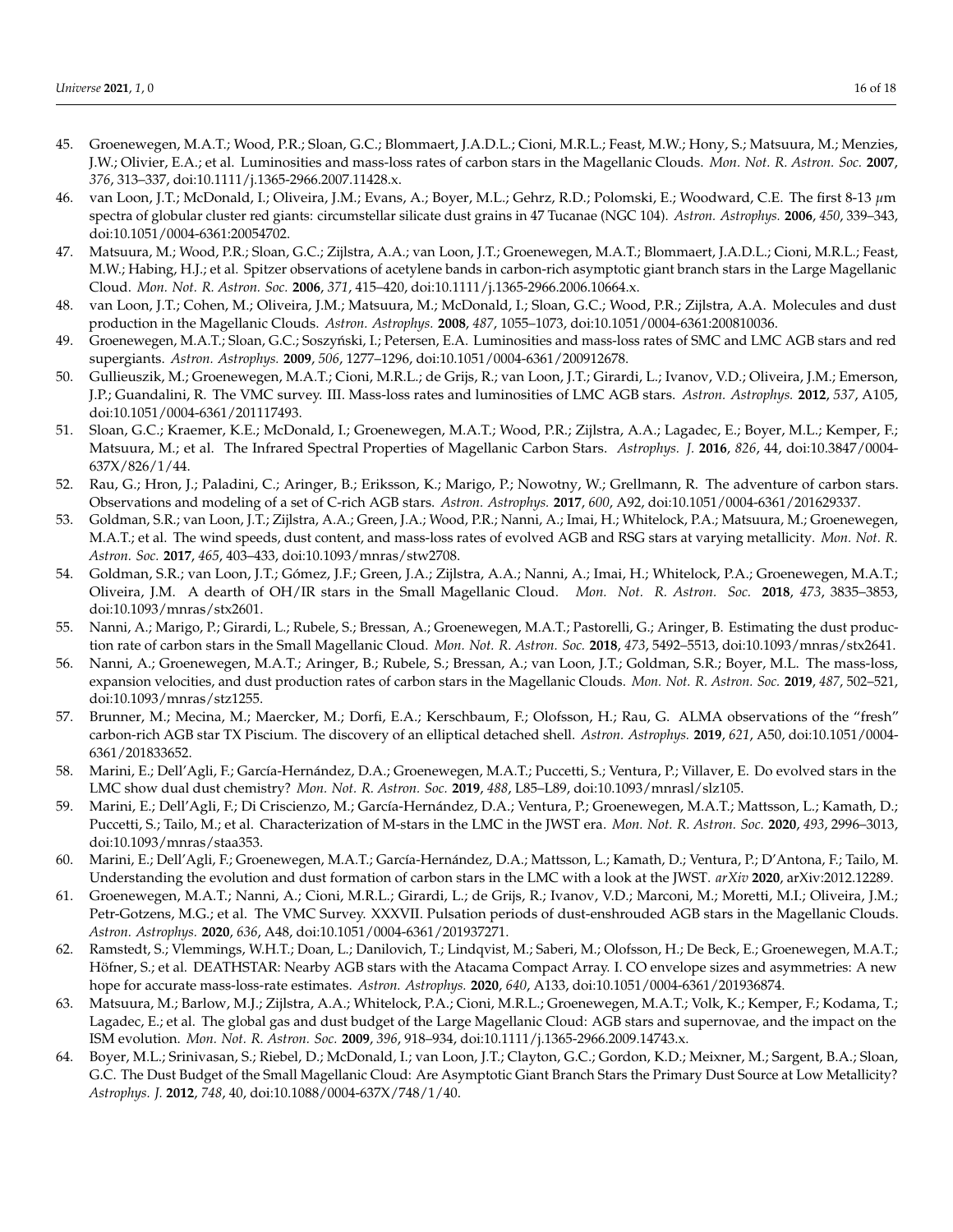- 65. Matsuura, M.; Woods, P.M.; Owen, P.J. The global gas and dust budget of the Small Magellanic Cloud. *Mon. Not. R. Astron. Soc.* **2013**, *429*, 2527–2536, doi:10.1093/mnras/sts521.
- <span id="page-16-10"></span>66. Dell'Agli, F.; Ventura, P.; Schneider, R.; Di Criscienzo, M.; García-Hernández, D.A.; Rossi, C.; Brocato, E. Asymptotic giant branch stars in the Large Magellanic Cloud: evolution of dust in circumstellar envelopes. *Mon. Not. R. Astron. Soc.* **2015**, *447*, 2992–3015, doi:10.1093/mnras/stu2559.
- <span id="page-16-0"></span>67. Srinivasan, S.; Boyer, M.L.; Kemper, F.; Meixner, M.; Sargent, B.A.; Riebel, D. The evolved-star dust budget of the Small Magellanic Cloud: The critical role of a few key players. *Mon. Not. R. Astron. Soc.* **2016**, *457*, 2814–2838, doi:10.1093/mnras/stw155.
- <span id="page-16-1"></span>68. Javadi, A.; van Loon, J.T.; Khosroshahi, H.; Mirtorabi, M.T. The UK Infrared Telescope M33 monitoring project - III. Feedback from dusty stellar winds in the central square kiloparsec. *Mon. Not. R. Astron. Soc.* **2013**, *432*, 2824–2836, doi:10.1093/mnras/stt640.
- <span id="page-16-2"></span>69. van Loon, J.T. Mass-loss rates and dust-to-gas ratios for obscured Asymptotic Giant Branch stars of different metallicities. *Astron. Astrophys.* **2000**, *354*, 125–134.
- <span id="page-16-3"></span>70. Buchanan, C.L.; Kastner, J.H.; Forrest, W.J.; Hrivnak, B.J.; Sahai, R.; Egan, M.; Frank, A.; Barnbaum, C. A Spitzer Space Telescope Infrared Spectrograph Spectral Atlas of Luminous 8 *µ*m Sources in the Large Magellanic Cloud. *Astron. J.* **2006**, *132*, 1890–1909, doi:10.1086/507329.
- 71. Sloan, G.C.; Kraemer, K.E.; Matsuura, M.; Wood, P.R.; Price, S.D.; Egan, M.P. Mid-Infrared Spectroscopy of Carbon Stars in the Small Magellanic Cloud. *Astrophys. J.* **2006**, *645*, 1118–1130, doi:10.1086/504516.
- 72. Zijlstra, A.A.; Matsuura, M.; Wood, P.R.; Sloan, G.C.; Lagadec, E.; van Loon, J.T.; Groenewegen, M.A.T.; Feast, M.W.; Menzies, J.W.; Whitelock, P.A.; et al. A Spitzer midinfrared spectral survey of mass-losing carbon stars in the Large Magellanic Cloud. *Mon. Not. R. Astron. Soc.* **2006**, *370*, 1961–1978, doi:10.1111/j.1365-2966.2006.10623.x.
- 73. Lagadec, E.; Zijlstra, A.A.; Sloan, G.C.; Matsuura, M.; Wood, P.R.; van Loon, J.T.; Harris, G.J.; Blommaert, J.A.D.L.; Hony, S.; Groenewegen, M.A.T.; et al. Spitzer spectroscopy of carbon stars in the Small Magellanic Cloud. *Mon. Not. R. Astron. Soc.* **2007**, *376*, 1270–1284, doi:10.1111/j.1365-2966.2007.11517.x.
- 74. Leisenring, J.M.; Kemper, F.; Sloan, G.C. Effects of Metallicity on the Chemical Composition of Carbon Stars. *Astrophys. J.* **2008**, *681*, 1557–1573, doi:10.1086/588378.
- <span id="page-16-4"></span>75. Kemper, F.; Woods, P.M.; Antoniou, V.; Bernard, J.P.; Blum, R.D.; Boyer, M.L.; Chan, J.; Chen, C.H.R.; Cohen, M.; Dijkstra, C.; et al. The SAGE-Spec Spitzer Legacy Program: The Life Cycle of Dust and Gas in the Large Magellanic Cloud. *Publ. Astron. Soc. Pac.* **2010**, *122*, 683, doi:10.1086/653438.
- <span id="page-16-5"></span>76. Gobrecht, D.; Cristallo, S.; Piersanti, L.; Bromley, S.T. Nucleation of Small Silicon Carbide Dust Clusters in AGB Stars. *Astrophys. J.* **2017**, *840*, 117, doi:10.3847/1538-4357/aa6db0.
- <span id="page-16-6"></span>77. Cristallo, S.; Straniero, O.; Gallino, R.; Piersanti, L.; Domínguez, I.; Lederer, M.T. Evolution, Nucleosynthesis, and Yields of Low-Mass Asymptotic Giant Branch Stars at Different Metallicities. *Astrophys. J.* **2009**, *696*, 797–820, doi:10.1088/0004-637X/696/1/797.
- 78. Piersanti, L.; Cristallo, S.; Straniero, O. The Effects of Rotation on s-process Nucleosynthesis in Asymptotic Giant Branch Stars. *Astrophys. J.* **2013**, *774*, 98, doi:10.1088/0004-637X/774/2/98.
- <span id="page-16-7"></span>79. Cristallo, S.; Straniero, O.; Piersanti, L.; Gobrecht, D. Evolution, Nucleosynthesis, and Yields of AGB Stars at Different Metallicities. III. Intermediate-mass Models, Revised Low-mass Models, and the ph-FRUITY Interface. *Astrophys. J. Suppl. Ser.* **2015**, *219*, 40, doi:10.1088/0067-0049/219/2/40.
- <span id="page-16-8"></span>80. Ferrarotti, A.S.; Gail, H.P. Composition and quantities of dust produced by AGB-stars and returned to the interstellar medium. *Astron. Astrophys.* **2006**, *447*, 553–576, doi:10.1051/0004-6361:20041198.
- <span id="page-16-9"></span>81. Ventura, P.; Criscienzo, M.D.; Schneider, R.; Carini, R.; Valiante, R.; D'Antona, F.; Gallerani, S.; Maiolino, R.; Tornambé, A. Dust formation around AGB and SAGB stars: A trend with metallicity? *Mon. Not. R. Astron. Soc.* **2012**, *424*, 2345–2357, doi:10.1111/j.1365- 2966.2012.21403.x.
- <span id="page-16-11"></span>82. Dell'Agli, F.; García-Hernández, D.A.; Ventura, P.; Schneider, R.; Di Criscienzo, M.; Rossi, C. AGB stars in the SMC: Evolution and dust properties based on Spitzer observations. *Mon. Not. R. Astron. Soc.* **2015**, *454*, 4235–4249, doi:10.1093/mnras/stv2298.
- 83. Pastorelli, G.; Marigo, P.; Girardi, L.; Chen, Y.; Rubele, S.; Trabucchi, M.; Aringer, B.; Bladh, S.; Bressan, A.; Montalbán, J.; et al. Constraining the thermally pulsing asymptotic giant branch phase with resolved stellar populations in the Small Magellanic Cloud. *Mon. Not. R. Astron. Soc.* **2019**, *485*, 5666–5692, doi:10.1093/mnras/stz725.
- <span id="page-16-12"></span>84. Pastorelli, G.; Marigo, P.; Girardi, L.; Aringer, B.; Chen, Y.; Rubele, S.; Trabucchi, M.; Bladh, S.; Boyer, M.L.; Bressan, A.; et al. Constraining the thermally pulsing asymptotic giant branch phase with resolved stellar populations in the Large Magellanic Cloud. *Mon. Not. R. Astron. Soc.* **2020**, *498*, 3283–3301, doi:10.1093/mnras/staa2565.
- <span id="page-16-13"></span>85. Bisterzo, S.; Gallino, R.; Straniero, O.; Cristallo, S.; Käppeler, F. s-Process in low-metallicity stars—I. Theoretical predictions. *Mon. Not. R. Astron. Soc.* **2010**, *404*, 1529–1544, doi:10.1111/j.1365-2966.2010.16369.x.
- <span id="page-16-14"></span>86. Whitelock, P.A.; Feast, M.W.; van Loon, J.T.; Zijlstra, A.A. Obscured asymptotic giant branch variables in the Large Magellanic Cloud and the period-luminosity relation. *Mon. Not. R. Astron. Soc.* **2003**, *342*, 86–104, doi:10.1046/j.1365-8711.2003.06514.x.
- <span id="page-16-15"></span>87. Cristallo, S.; Straniero, O.; Lederer, M.T.; Aringer, B. Molecular Opacities for Low-Mass Metal-poor AGB Stars Undergoing the Third Dredge-up. *Astrophys. J.* **2007**, *667*, 489–496, doi:10.1086/520833.